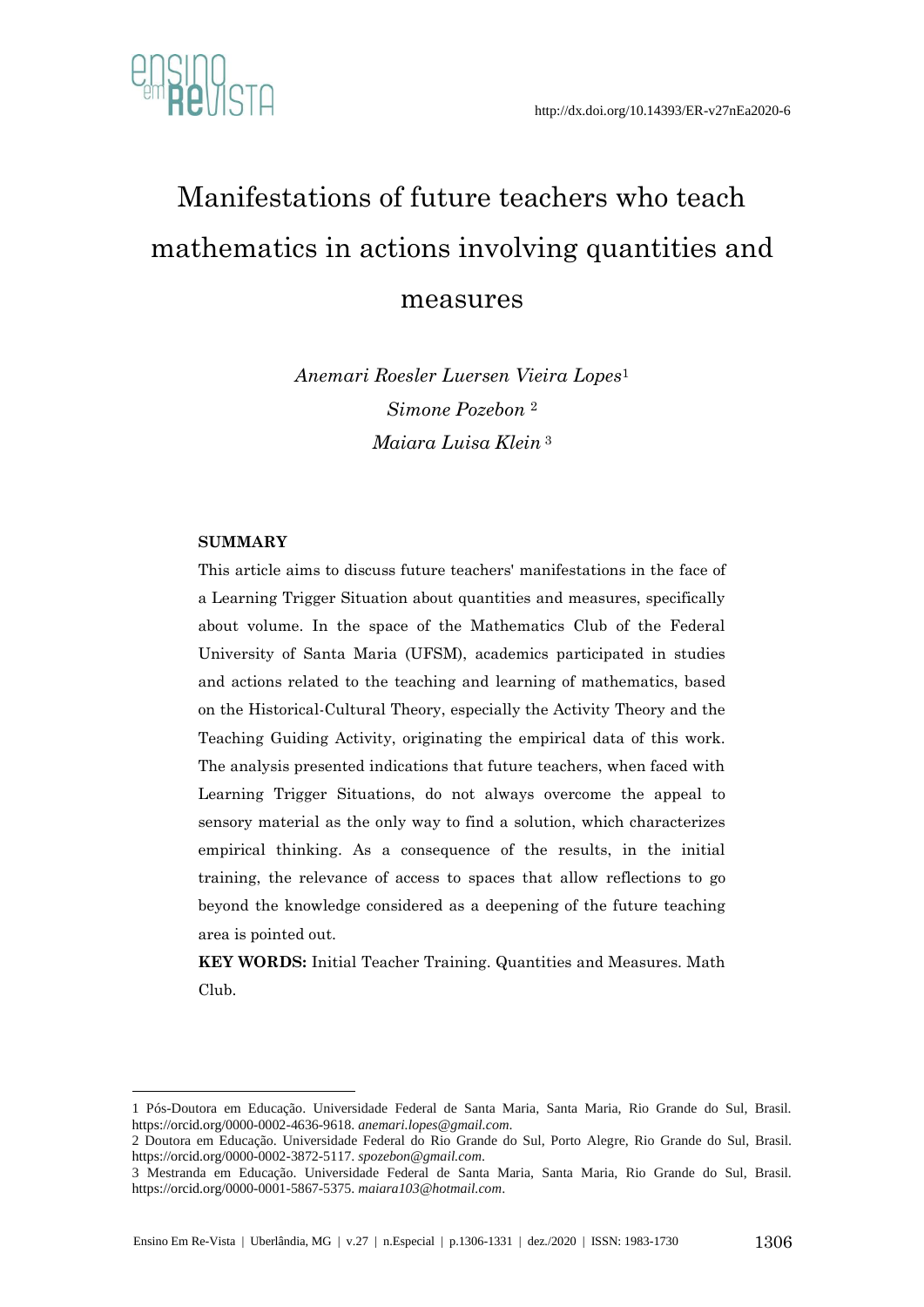

*Manifestaciones de futuros profesores que enseñan matemáticas en acciones que involucran grandezas y medidas*

#### **RESUMEN**

Teniendo como objeto de reflexiones la formación inicial, este artículo se propone discutir sobre manifestaciones de futuros profesores delante de em situación desencadenadora de aprendizaje relativa a grandezas y medidas, específicamente sobre volumen. Em el espacio del Club de Matemáticas, de la Universidad Federal de Santa Maria (UFSM), académicos participaron de estudios y acciones relacionadas a la enseñanza y el aprendizaje de matemáticas, pautados em la Teoría Histórico-Cultural, especialmente em la Teoría de la Actividad y em la Actividad Orientadora de Enseñanza, originando los datos empíricos de este trabajo. El análisis presentó indicativos de que futuros profesores, cuando puestos delante de situaciones desencadenadoras de aprendizaje, ni siempre superan el llamado al material sensorial como único modo de búsqueda de solución, lo que caracteriza el pensamiento empírico. Em virtud de los resultados, se señala, em la formación inicial, la relevancia del acceso a espacios que posibiliten discusiones y reflexiones que permitan ir más allá de los conocimientos considerados como profundizaciones de la futura área de enseñanza.

**PALABRAS CLAVE:** Formación Inicial de Profesores. Grandezas y Medidas. Club de Matemáticas

*Manifestações de futuros professores que ensinam matemática em ações que envolvem grandezas e medidas*

#### **RESUMO**

Tendo como objeto de reflexões a formação inicial, este artigo propõe-se a discutir sobre manifestações de futuros professores diante de uma situação desencadeadora de aprendizagem relativa a grandezas e medidas, especificamente sobre volume. No espaço do Clube de Matemática da Universidade Federal de Santa Maria (UFSM), acadêmicos participaram de estudos e ações relacionadas ao ensino e aprendizagem de matemática, pautados na Teoria Histórico-Cultural, especialmente na Teoria da Atividade e na Atividade Orientadora de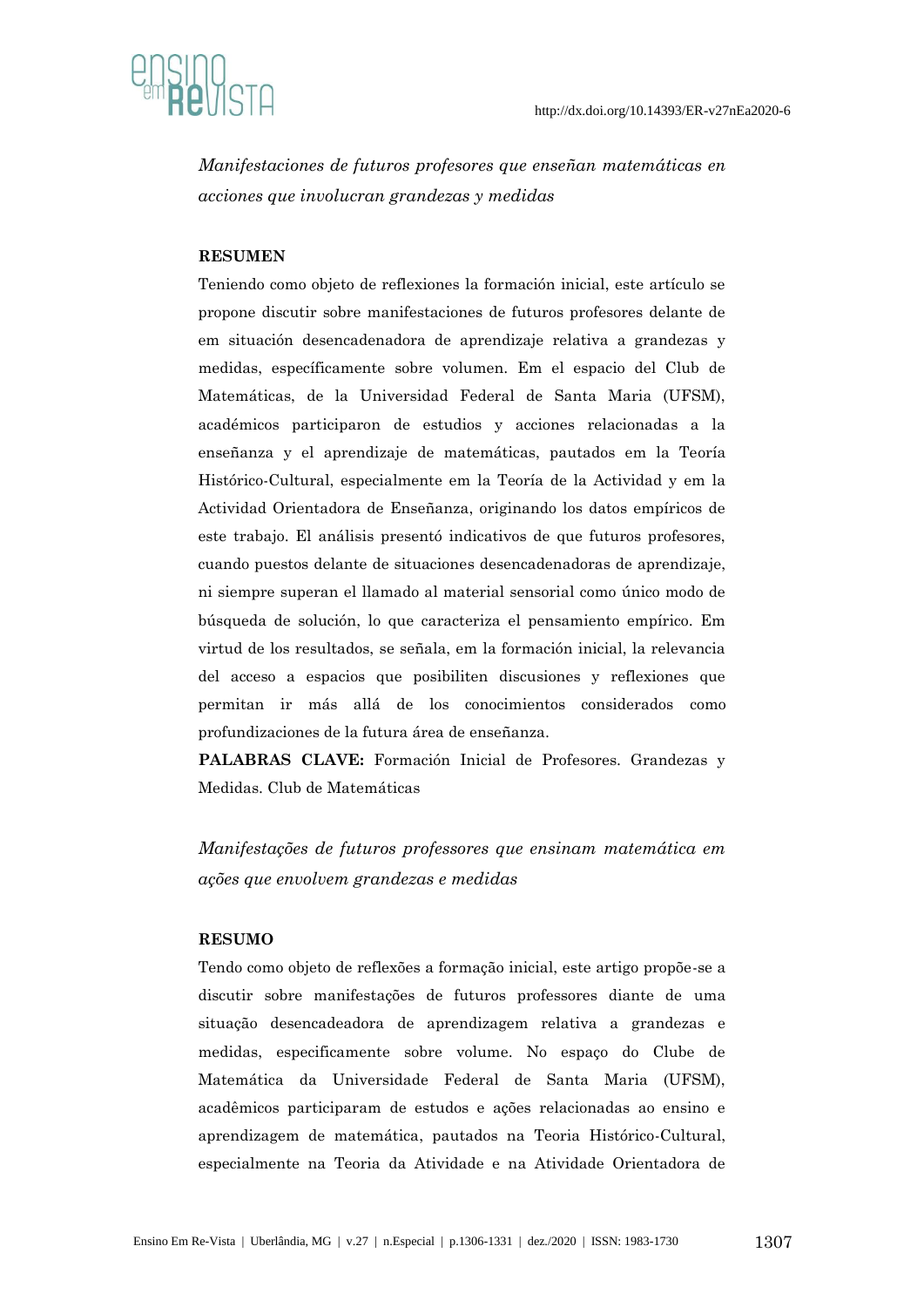

Ensino, originando os dados empíricos deste trabalho. A análise apresentou indicativos de que futuros professores, quando colocados diante de situações desencadeadoras de aprendizagem, nem sempre superam o apelo ao material sensorial como única forma de busca de solução, o que caracteriza o pensamento empírico. Como decorrência dos resultados, aponta-se, na formação inicial, a relevância do acesso a espaços que possibilitem reflexões que permitam ir para além dos conhecimentos considerados como aprofundamentos da futura área de ensino.

**PALAVRAS-CHAVE:** Formação Inicial de Professores. Grandezas e Medidas. Clube de Matemática.

\* \* \*

#### **Introduction**

Considering that mathematics is a historical and cultural product and that, from it, it is possible to create new interactions in the social field, it allows to understand it beyond a curricular component, reduced to numbers, formulas and memorization. It acquiesces in the possibility of seeing its meaning as an instrument to be used in solving socially established problems. And it is the necessity to solve these problems, derived from situations experienced by humanity, that generates reasons for the human being to transform the objective world, leading to new knowledge. This movement ensures that humanity develops, because it is from the appropriation of knowledge that subjects develop their maximum intellectual capacities, establishing themselves as human beings. In this way, we have mathematics as a fundamental instrument in the process of humanization, since it, like so many others, provides new conditions for subject to humanize themselves through their activity.

Leontiev (1988), in his Theory of Activity, helps us to understand human activity as a psychological process that, starting from a need, leads the subject to appropriate the products historically produced. Thus, it is not any action that will make them develop new psychic aptitudes, these need to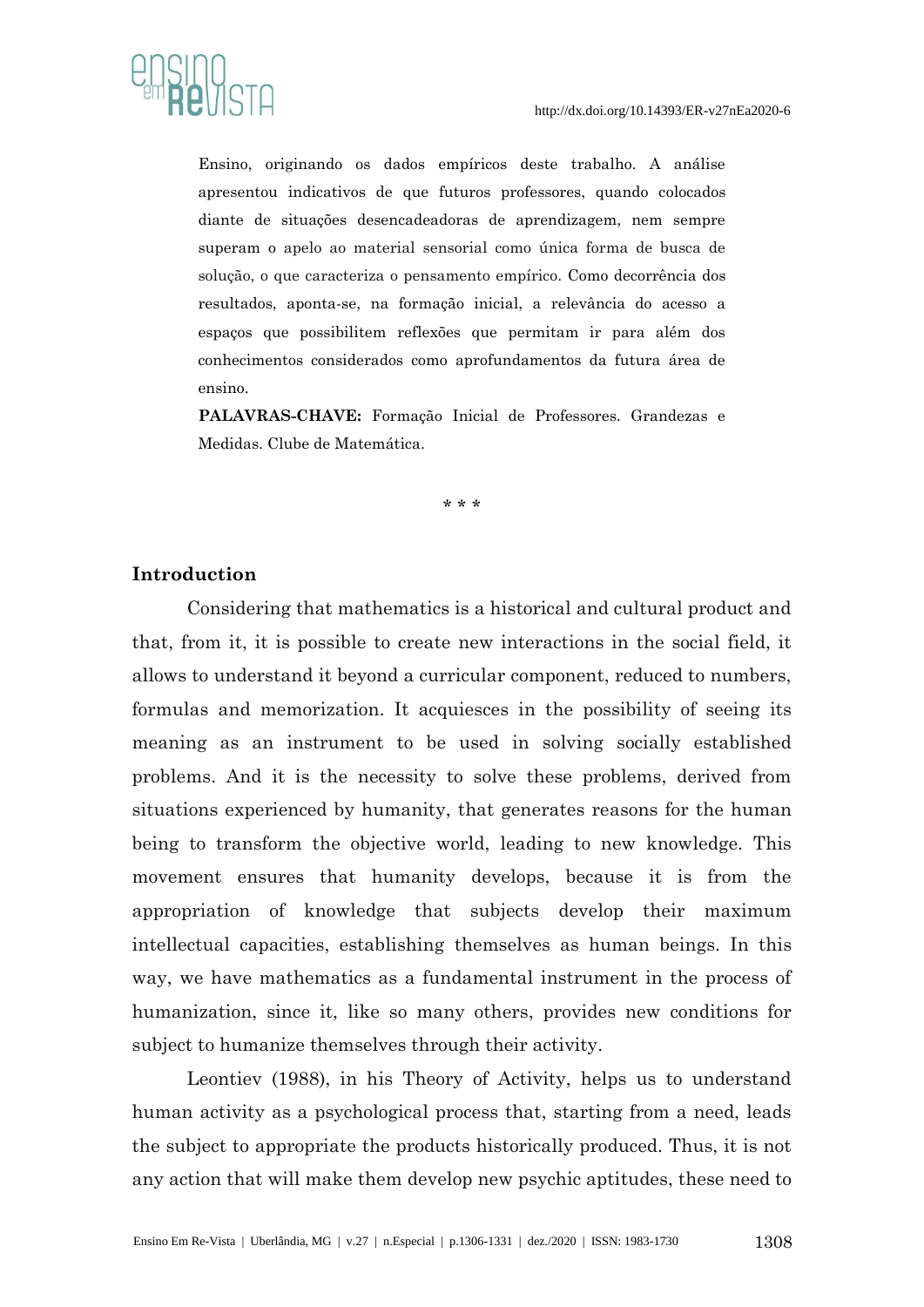

come from a particular need that will allow them to set themselves in motion, guided by a reason, tracing out actions that require knowledge.

Conducting this discussion to the educational field, Moura (1996) proposes the Teaching Guiding Activity (AOE), understood as a theoretical basis referenced in the Historical-Cultural Theory and, more specifically, in Leontiev's Theory of Activity, and methodological, bringing elements that make it possible to organize the teaching of mathematics, understood as a cultural element, derived from human needs and, as such, the right of acquisition of all.

To think about the process of appropriation of knowledge aiming at development, requires objectifying theoretical knowledge, which is the one that promotes the interrelations between the internal and external aspects of the object, the totality and the appearance, the original and the derivative (DAVIDOV, 1982). This implies that the subjects - both students of Basic Education and teachers in initial training - are placed in situations that promote the need to mobilize knowledge that, when used as a tool for solving problems, can lead to the acquisition of new intellectual capacities.

From this perspective, we understand that the future teacher, as the subject whose main activity will be teaching, is being constituted from the appropriation of knowledge that favors him to occupy this new social role (no longer of student, but of teacher). Hence the relevance that, in the graduation course, there are opportunities of appropriation of the object of knowledge with which he will deal - such as mathematics - in order to allow him to unveil its essence through its particularities and its internal details, as well as through the very process of constitution of the object. And this comes from a learning based on theoretical thought (DAVIDOV, 1982).

This article is inserted in the context of learning to be a teacher who will teach mathematics, with the purpose of discussing future teachers' manifestations in the face of a Learning Trigger Situation regarding quantities and measures, more specifically about volume. Thus, we discuss actions developed in the extension project of the Mathematics Club (CluMat)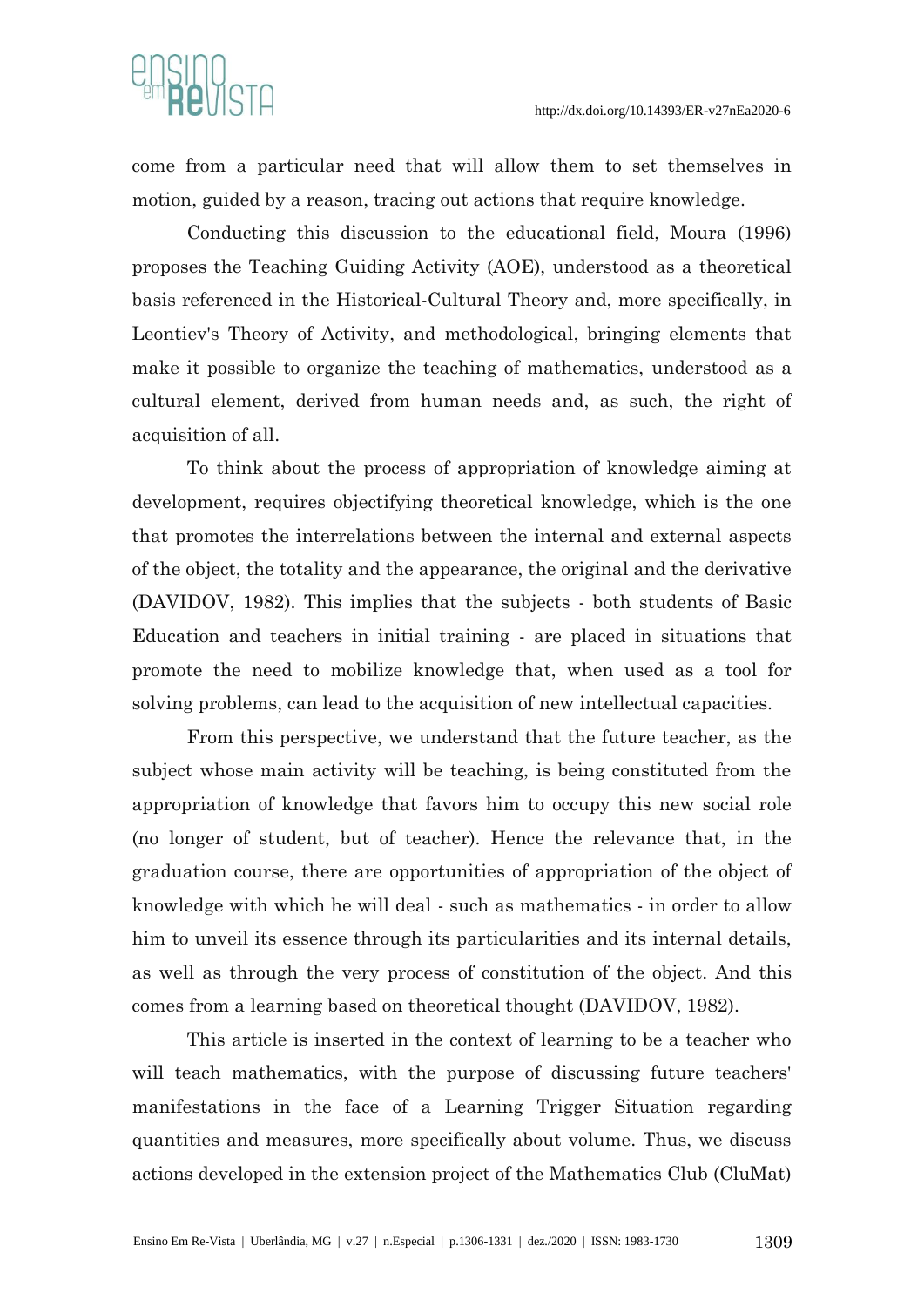

of the Federal University of Santa Maria (UFSM), the core of this research, with scholars4 from the undergraduate courses in Special Education, Mathematics and Pedagogy.

The research that we present here refers specifically to the study developed among the members of the project which was triggered by a situation focused on the concept of volume, which was intended to foster discussions regarding its teaching and learning, since it is a content worked in the initial and final years of elementary school.

Therefore, we will briefly present some theoretical notes, as well as the paths crossed by the research. We will then discuss the manifestations of future teachers in the face of the proposed situation. Finally, we will bring some considerations about the study carried out.

# **Some theoretical notes**

<u>.</u>

Mathematics, as a curricular component, is mostly understood as a list of rules and formulas to be memorized for the moment of evaluation and then forgotten. However, by understanding systematized knowledge - like mathematics - as a cultural and historical product, it supplants this reductionist vision and starts to assume its social meaning as an instrument of interaction, action and transformation of the space in which the subject lives.

Knowing that different interactions take place in school and that it is there that systematized knowledge is presented to the student, we can recognize it as an established place to enable the appropriation of knowledge produced socially and historically, such as mathematics. Thus,

> School education, understood as the satisfaction of a collective need to include newcomers to the community, should lead to the

<sup>4</sup> The author uses the term "scholars" in the female gender in the original language, since the group was composed only of women.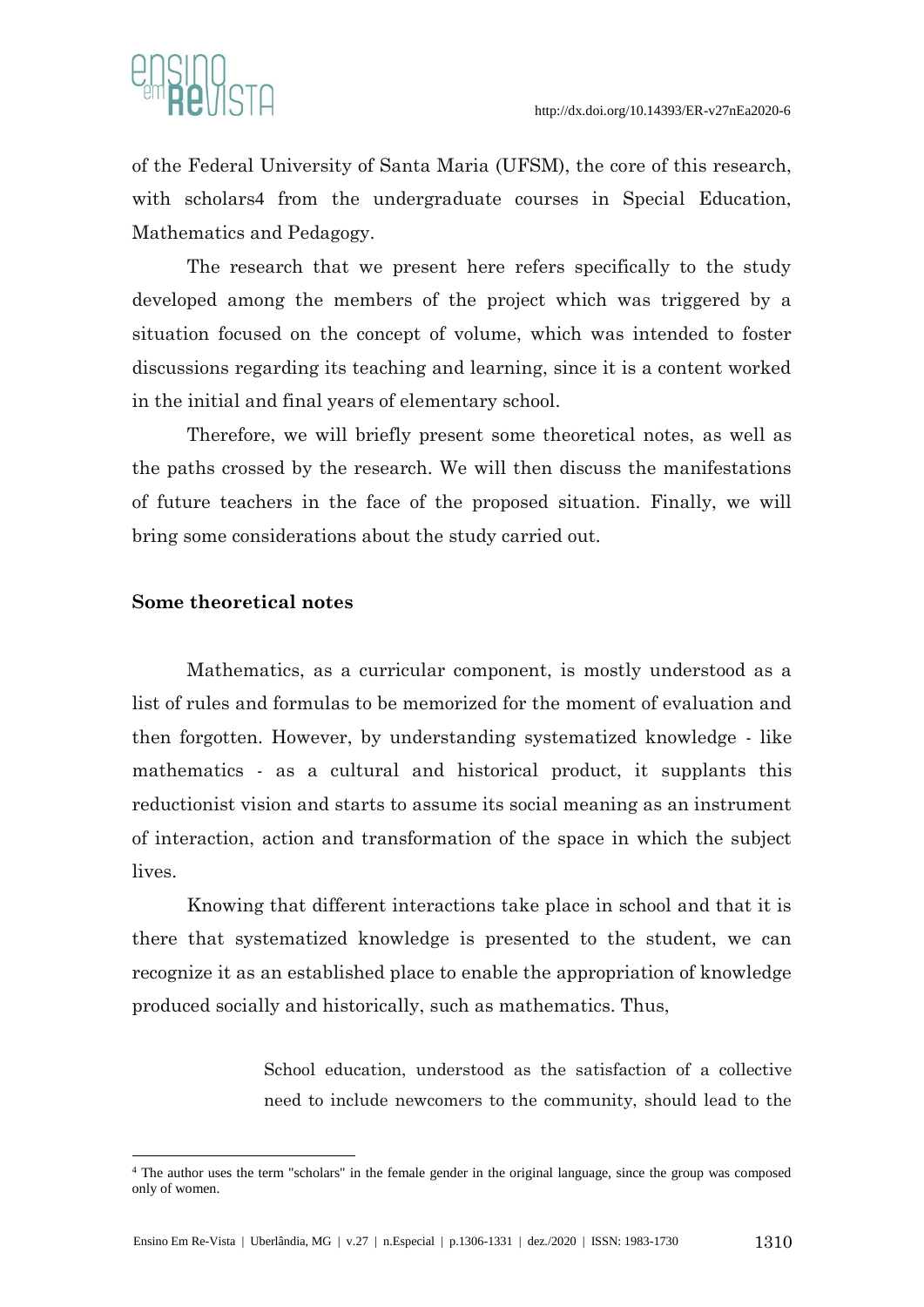

1

appropriation of knowledge that will allow them to be identified as part of that community. (MOURA; SFORNI; LOPES, 2017, p.89).

From the perspective of what the authors bring us, the school is (or should be) one of the places intentionally organized for the subject to appropriate the historically elaborated culture that will enable them to act and insert themselves in the social life of the group to which they belong. Knowledge, as well as its organization in the form of curricular components, is the result of a process that is part of human history and, therefore, its appropriation should serve as an instrument for the development of the maximum intellectual capacities of the subject.

It is in the human process of appropriation and transformation of knowledge that new concepts are constituted, with new qualities, as a cultural product that favors social interaction.

> Thus, knowledge, as a cultural product to be learned, becomes an instrument of intervention of the subject, by appropriating, in its own way, a form of intervention in its cultural environment. It is a matter of giving meaning to what is learned, not only for the subject, but also for the entire school institution. Giving meaning to the learning of mathematics is also giving meaning to education. (MOURA, 2011, p.54, Translated from Spanish)<sup>5</sup>.

Among so many types of knowledge that help in the subject's intervention in the social environment, we have the mathematical knowledge that, perceived as the output of a historical process, is an important agent to solve collectively established problems, resulting in the improvement of human life. This justifies the importance of learning this discipline at school.

<sup>5</sup> "Así, el conocimiento, puesto como produto cultural a ser aprendido, se torna um instrumento de intervención del sujeito, al apropiar-se , a su modo,de una fomra de intervención em su médio cultural. Se trata de dar significado al qué aprender; no sólo para el sujeto, sino también para toda la institución escolar. Dar significado al aprendizaje de la matemática es dar sentido también a la educación."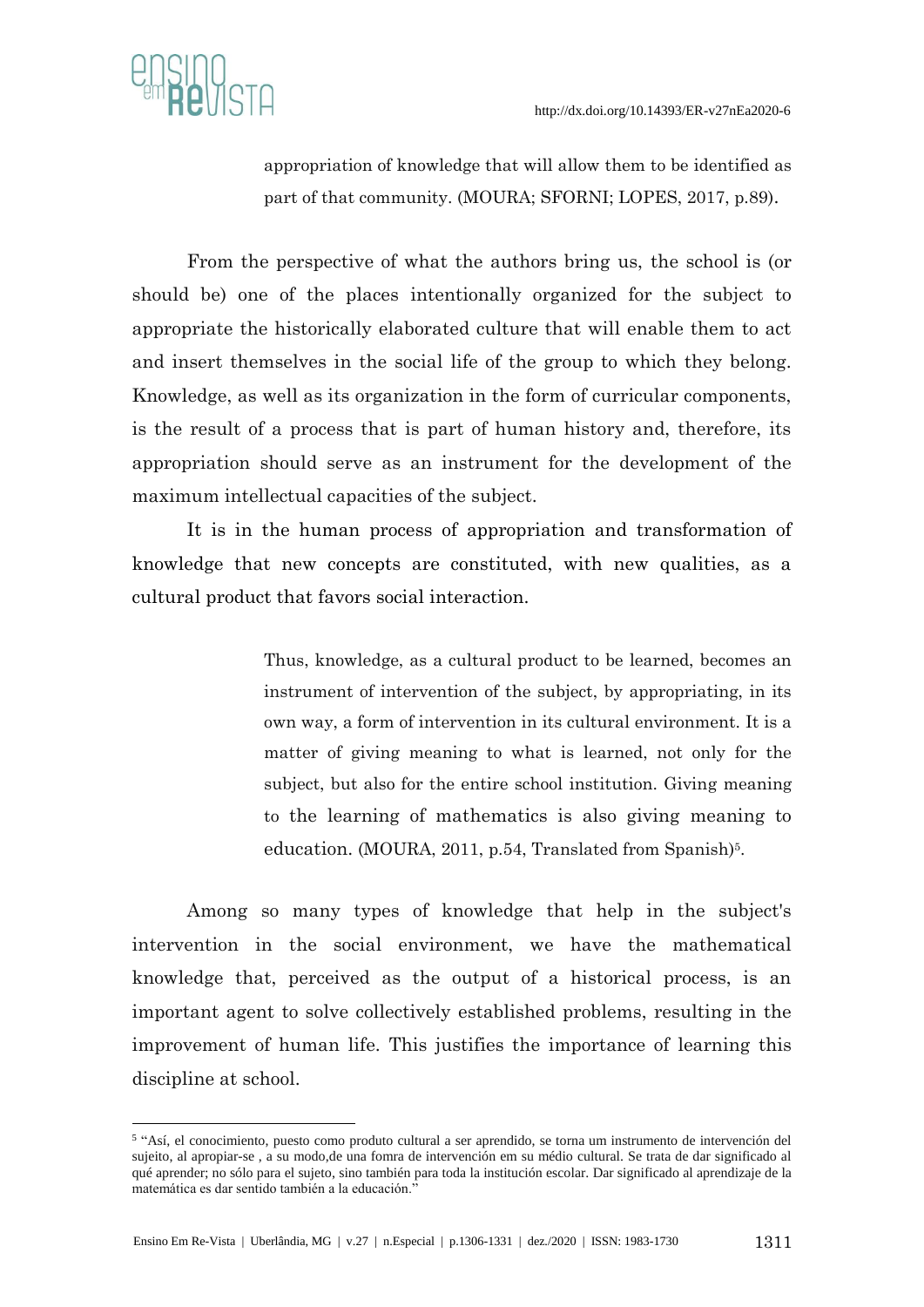

Learning a mathematical language is more than just learning codes and rules. It is learning a method of knowing and transmitting what is known. It is also knowing how to apply what is known in the solution of problems that are proper to them in the coexistence with others. It is making oneself human. (MOURA, 2011, p.54, Translated from Spanish $6$ <sup>6</sup>

Mathematics is much more than a knowledge materialized as a static curricular component, it is a language produced in response to human needs and facilitates the subject's insertion into community life, whose interactions will reflect in new qualities in their social actions.

But the appropriation of social experience is not an innate process. It happens on two levels, as Vigotsky (2007, p. 23) teaches us.

> In cultural development, all functions enter the scene twice, on two different levels: first, on the Social, then on the psychological level; first as a form of cooperation between people, as a collective and interpsychological category, then as means of individual behaviour, as an intrapsychological category.

The movement of higher psychic functions exists first on the social plane, and then it passes to the individual plane - of each subject - which leads us to understand the importance of teaching in this process. For Vigostki (1982, p. 237, translated from Spanish), "instruction is fundamentally ahead of development"7. In other words, it is the social learning - especially that acquired through an intentional process of the one who teaches - that will subsidize the development of each subject.

In this direction, we have that teaching is a promoter of development, and the teacher, in organizing it, needs to take into account the learning

1

<sup>6</sup> "Aprender un languaje matemático es más que aprender códigos y reglas. Es aprender un método de conocer y transmitir lo que se conoce. Es también saber aplicar lo que se conoció em la solución de problemas que les son proprios em la convivencia com otros. Es hacer-se humano."

<sup>7</sup> "*la instrucción se adelanta em lo fundamental al desarrollo*"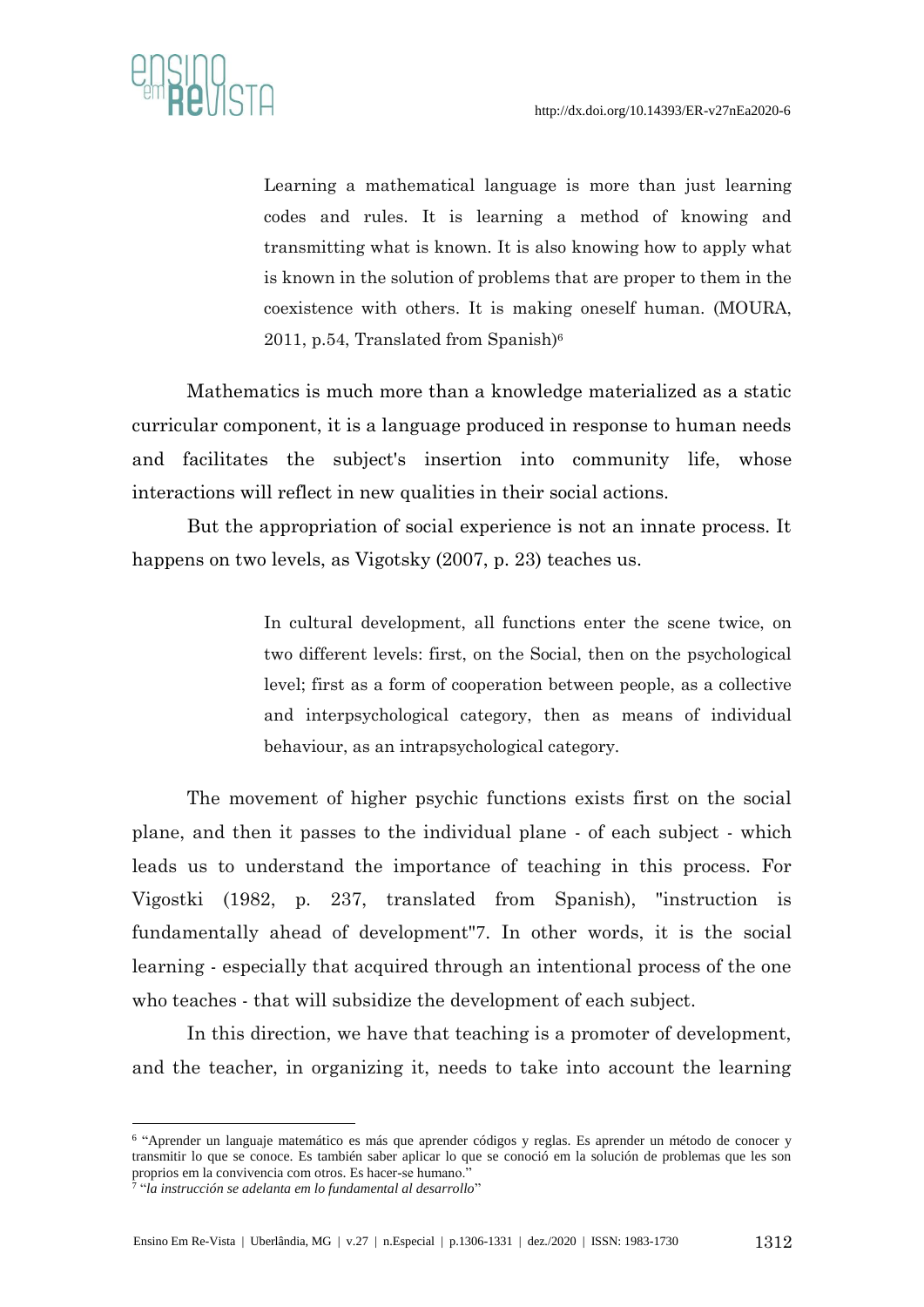

that will subsidize the acquisition of new skills by the students, which is not provided by any activity. Thus, the activity is not understood as a simple action, but that which provides psychic development,

> by activity, we designate the processes psychologically characterized by what the whole process is directed to (its object), always coinciding with the objective that stimulates the subject to perform this activity, i. e. the reason. (LEONTIEV, 1988, p. 68)

In the case of school education, for the student to be active in such a way as to promote the development of higher psychological functions through a certain knowledge, there must be a need to drive the motive, for them to acquire socially established knowledge, proposed by the teacher.

> The first condition of every activity is a necessity. However, necessity in itself cannot determine the concrete orientation of an activity, for it is only in the object of the activity that it finds its determination: it must, so to speak, be found in it. Since necessity finds its determination in the object (if it is "objective" in it), the said object becomes the motive of the activity, that which stimulates it. (LEONTIEV, 1978, p. 115)

The student's activity - perceived from this point of view - is part of a need that is embodied in the motive, responsible for directing their study actions, and involves motives, desires, needs and emotions. It is the activity that moves him towards the appropriation of knowledge.

However, two types of knowledge must be considered, the empirical and the theoretical, which "correspond to two types of thinking, equally empirical and theoretical, so that the individual can approach reality in two very different ways" (RUBTSOV, 1996, p.120). The empirical knowledge is achieved by comparing and observing objects, creating only generalizations from the attribution of judgment, and is the result of the direct relationship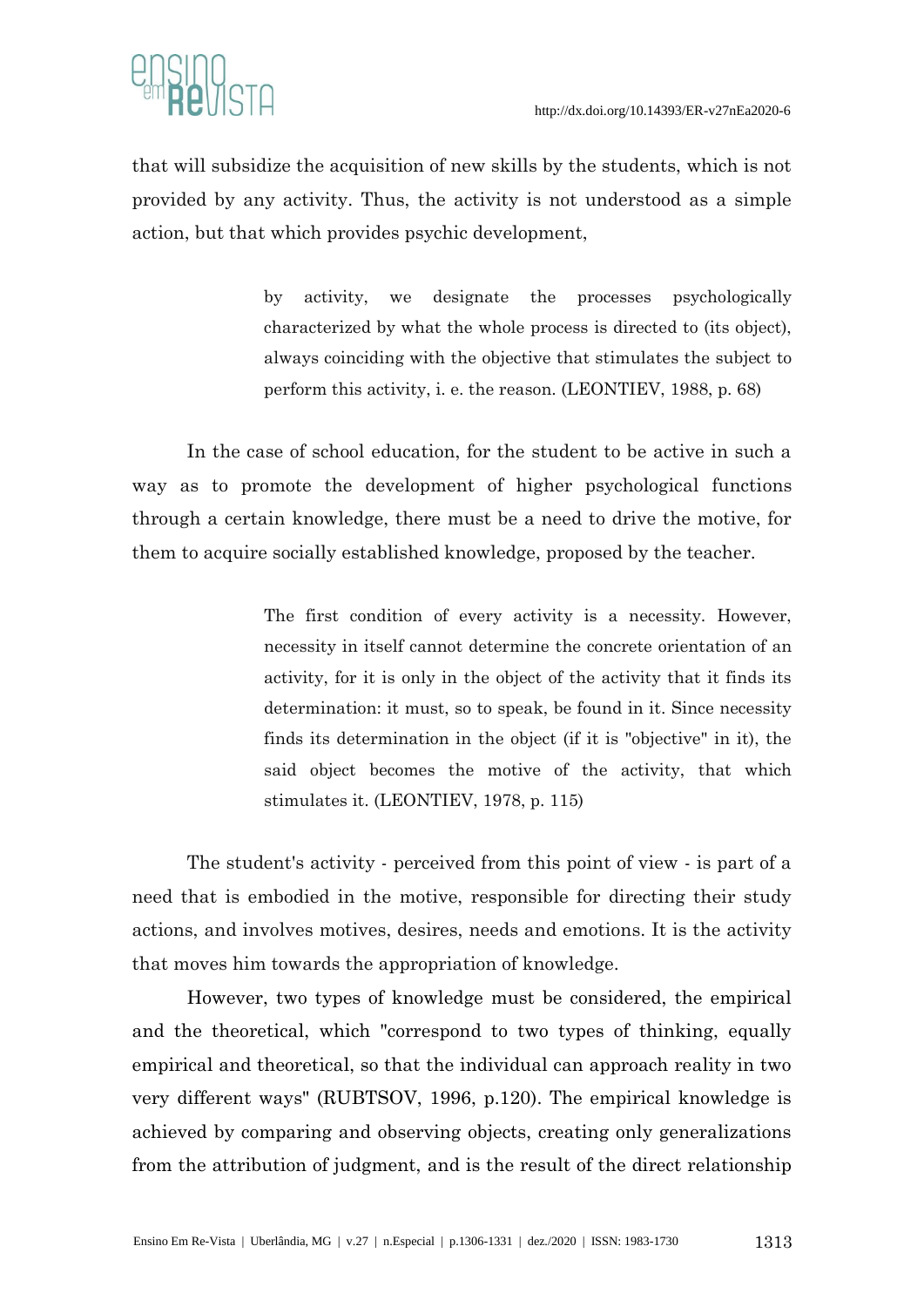

1

with reality. The author points out that any empirical knowledge is based on observation and reflects only the external properties of objects, relying entirely on concrete representations.

Theoretical, on the other hand, originates from a transformation of objects and reflects the relationships between their properties and their internal links. And "as soon as thought reproduces an object in the form of theoretical knowledge, it surpasses sensory representations" (RUBTSOV, 1996, p.129). Thus, theoretical knowledge becomes a mental action, in which

> The first moment allows the man to become aware in the thought process that independently of it the object exists, given as a premise of the activity. This premise communicates to the concept the moment of passivity, contemplative character and independence from the objective content. And nevertheless, to have notion of the given object supposes to report it mentally, to construct it. This operation of constructing and transforming the mental object is equivalent to the act of understanding it, explaining it and revealing its essence. (DAVIDOV, 1982, p.301, translated from Spanish)<sup>8</sup>

Bringing this discussion to school education, Freitas (2016, p.403-404) explains that

> For Hedegaard and Chaiklin (2005), theoretical knowledge can be considered as a tool to associate the core concepts of a subject with daily, local and personal knowledge, and it is this character that should be emphasized in the students' learning. Studying and learning an object in this way makes the student able to rely on concepts as a general perspective to act considering the

<sup>8</sup> "El primer momento le permite al hombre tomar conciencia en el proceso del pensamiento que independientemente del mismo existe el objeto, dado como premisa de la actividad. Esta premisa comunica al concepto el momento de pasividad, caráter contemplativo y de independencia respecto al contenido objetivo. Y sin embargo, tener noción del objeto dado supone reporducirlo mentalmente, construirlo. Esa operación de construir y transformar el objeto mental equivale al acto de comprenderlo, explicarlo y revelar su esencia."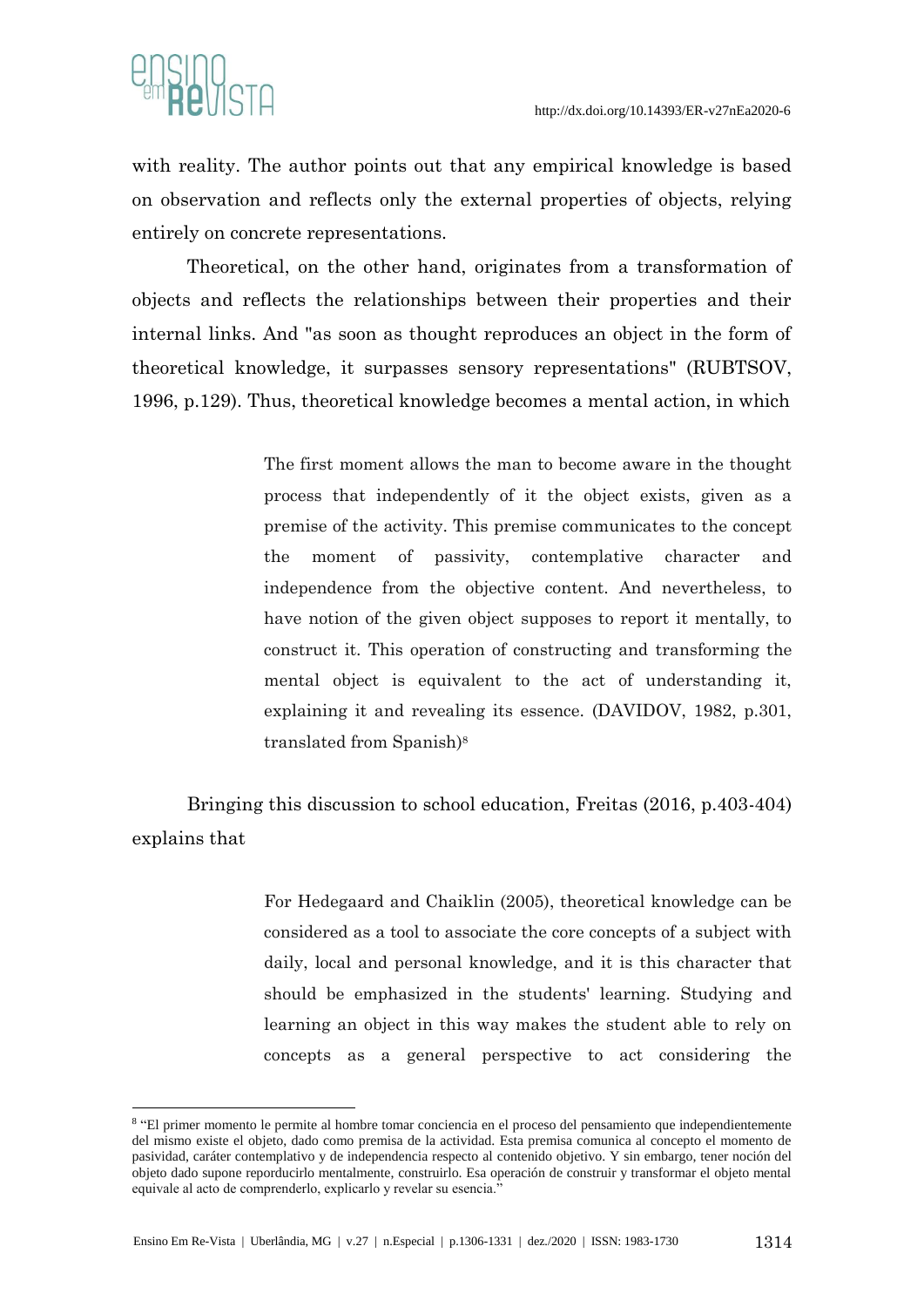

perspective of the particular, local context, and understanding the particular and local is like a concretization of the general.

But, as the author herself warns, this is not a process that occurs mechanically and automatically. It is pertinent to adequately organize the teaching in order to enable students to appropriate the objects of knowledge and their respective theoretical concepts, aiming at the development of their maximum intellectual capacities. In this direction, Rubtsov (1996, p.131) indicates that

> The adoption of a theoretical attitude in face of reality and the use of appropriate means to acquire theoretical knowledge are considered to be specific needs and sufficient reasons for learning.

Hence the relevance of proposing to students learning problems confronting them with a situation "whose solution in all concrete variants calls for an application of the generalist theoretical method" (RUBTSOV, 1996, p.131) and allowing them to create general forms of action to solve them.

In view of the appropriation of theoretical knowledge, understood as the synthesis of the production of culture from human needs, we highlight the Teaching Guiding Activity (AOE) as a theoretical and methodological basis, which helps us to organize the teaching of mathematics from some guiding principles, in such a way that it contemplates the movement passed by humanity when producing knowledge. The AOE considers the activity as a precursor of the subject's development because it seeks to bring the student closer to the human need to create the concept through what it calls the Learning Trigger Situation.

> In teaching and learning actions the triggering problem appears under certain unique conditions, i.e. materialized in the form of a learning trigger situation. This situation seeks to create the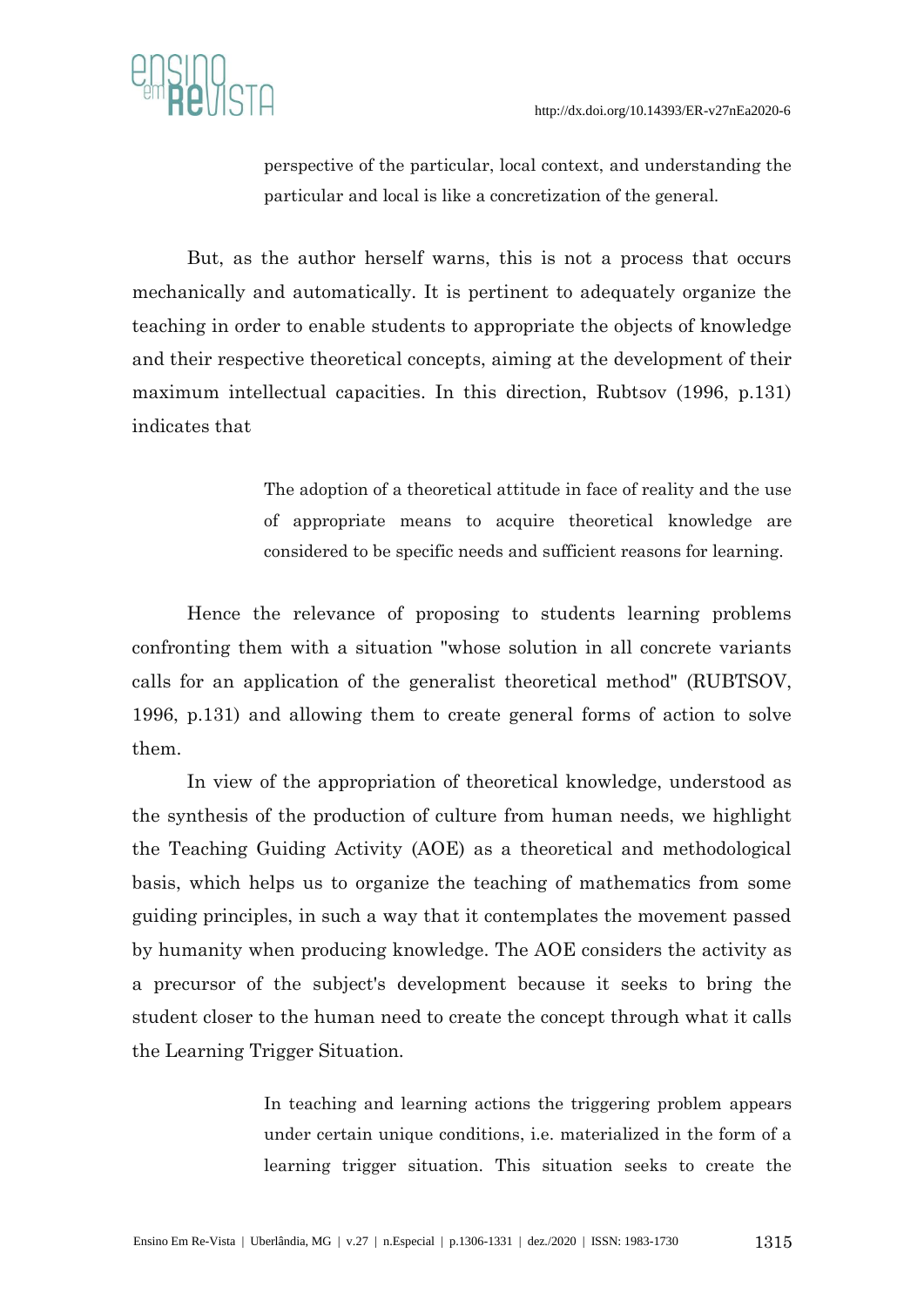

means or instruments so that the subjects engage in the process of solving that problem, which synthesizes the concept one wants to teach. (NASCIMENTO, ARAUJO, 2019, p.681, italics in the original)

It is through the Learning Trigger Situation that the teacher will enable students to appropriate the social product summarized in the knowledge. In the search for general ways to solve the problems collectively the subject can learn a new knowledge.

It should be noted here that we believe that in the initial training of teachers, this process can also contribute to the acquisition of new knowledge needed for teaching. In the initial training process, future teachers attribute new meanings both to the exercise of pedagogical work and to the object of their teaching, because, even if they already have experiences related to this, they have been frequenters of the school environment for a long time and need to go beyond the pupil's eyes.

Authors like Pimenta (1999, p.120) have been pointing out to us for some time that, when students arrive at the graduation course, they bring with them knowledge about what it is like to be a teacher, through their experiences of interacting with different teachers in their school life. Such experiences allow them to say, for example, "which were the good teachers, which were good in content, but not in didactics, that is, they did not know how to teach". Then it can be said

> [...] the challenge, then, posed to the initial training courses is to collaborate in the process of passage of the students from their seeing the teacher as a student to their seeing themselves as teachers. That is, to build his identity as a teacher. For what the knowledge of the experience is not enough. (PIMENTA, 1999, p. 20)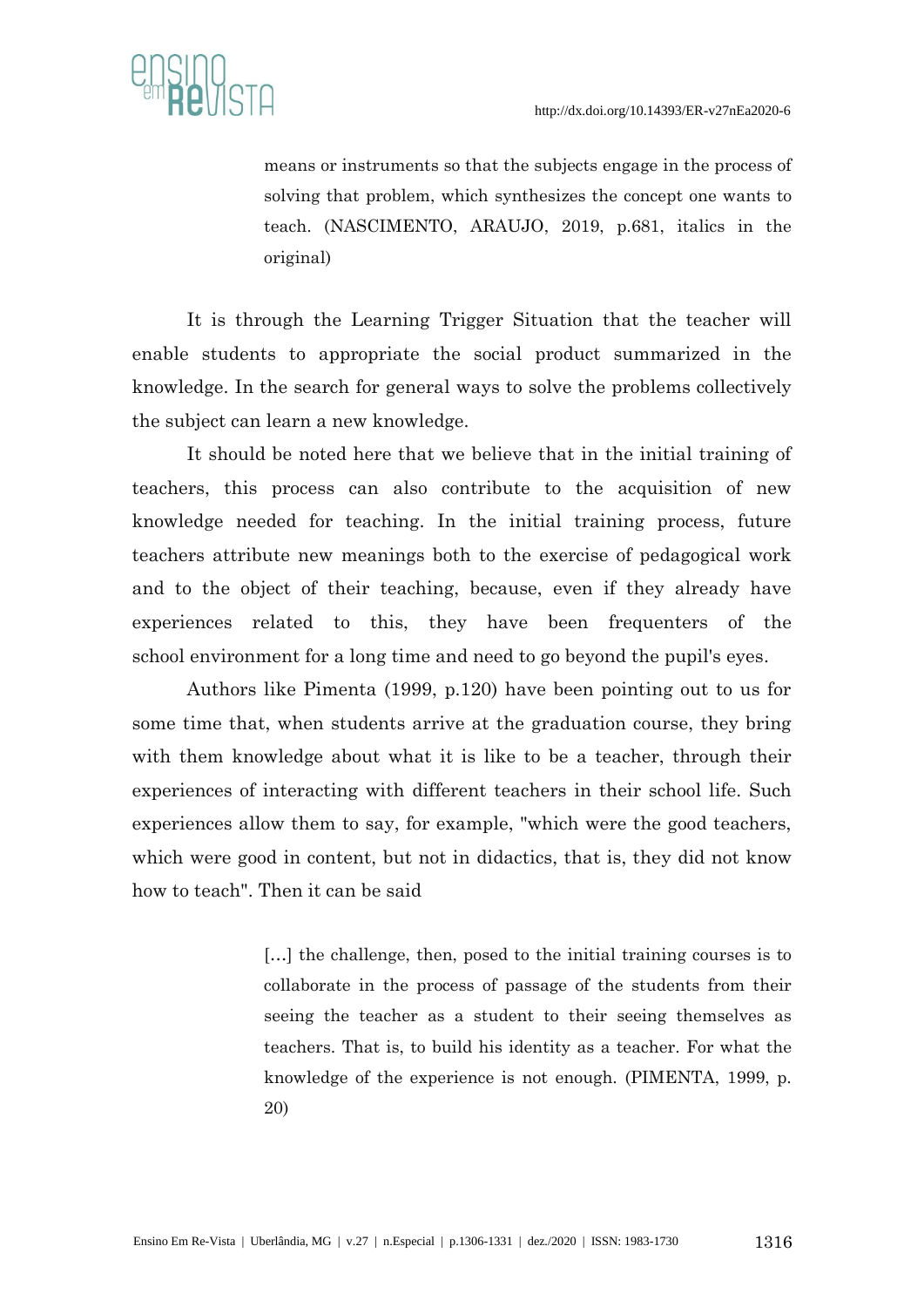

It is in this challenge presented by the author over two decades ago, but still to be faced, based on the assumptions listed in this item, that our research is placed, the paths of which will be presented below.

### **Research Paths**

Initial training is a space in which students need to take on a new social role: that of teacher. This knowledge will result in possibilities to contribute with their future pedagogical practice, with their need to organize the teaching when they are before their students.

From this premise comes the relevance that in undergraduate courses subjects have opportunities to appropriate different knowledge, which leads us to the space where the research was developed: the Mathematics Club. UFSM's CluMat began its actions in 2009 and, since then, it has focused on the interaction between the university and the school of Basic Education, continuously providing the movement of study, organization, development and evaluation of teaching activities triggered in public schools in Santa Maria.

The participants in the research were 11 undergraduate students, 2 from Special Education, 4 from Mathematics and 5 from Pedagogy. During the year in which the research was developed, these academics participated in the development of actions involving different mathematical contents. However, in this article we will present a cutout of the study carried out, directing our gaze to those that involved the knowledge of quantities and measures, more specifically about volume. The actions were the following: individual reading; collective discussion of texts; and development and collective discussion of Learning Trigger Situations.

By providing these actions focused on mathematical knowledge, the intention was to pay attention to the teaching movement, understanding that discussing knowledge considered basic - which should already be appropriated in Basic Education - allows the attribution of new meanings to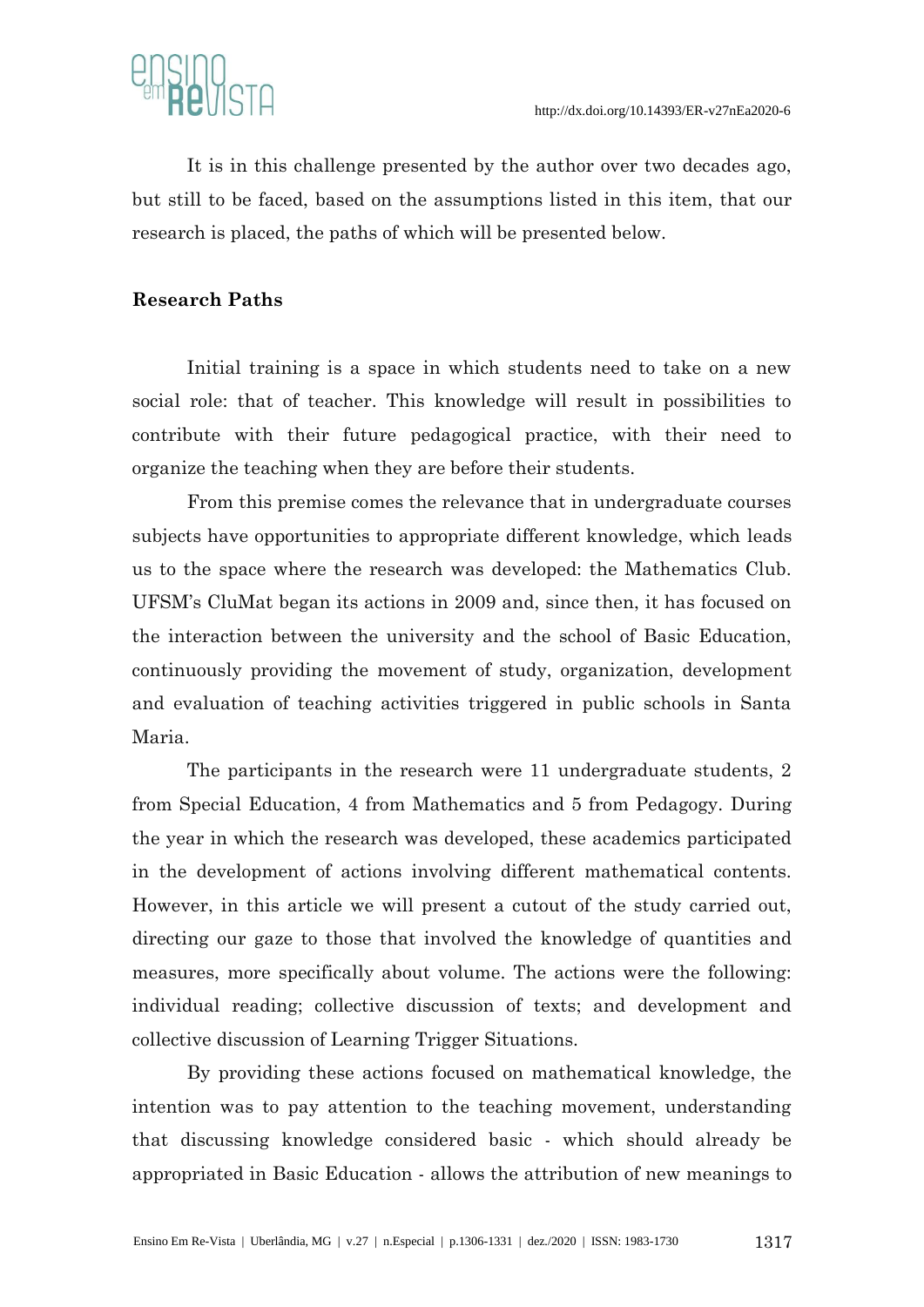

them, since their gaze will no longer be of a student, but of a subject constituting a teacher. Although later actions have been developed with students in Basic Education, these will not be addressed here, since our focus at this time is on future teachers.

All moments were recorded in audio and video with the proper authorization of the participants and following the guidelines of the Ethics and Research Committee of our institution (CEP / UFSM). Later, because we understood that "written or spoken phrases, gestures and actions that constitute scenes may reveal interdependence between the elements of a formative action" (MOURA, 2004, p. 276), we transcribed the speeches and these, originated the scenes, selected for analysis.

In the next sub-item, we will discuss two scenes about situations developed, in view of our objective in this article, which is to discuss the manifestations of future teachers in the face of a Learning Trigger Situation about quantities and measures, more specifically about volume.

#### **The Learning Trigger Situation as a Discussion Point**

We understand knowledge, as previously explained, as a premise for the interaction of the subject with the social environment in order to appropriate human culture. Thus, from a very early age, we have acquired diverse spontaneous knowledge that allows us to interact in the social groups in which we live, such as family, friends and school. However, to create new forms of interaction and even transform the established ones, it is necessary that the knowledge is expanded and goes beyond empiricism. This requires that the subject be offered possibilities and experiences in which to use the knowledge woven by humanity, advancing from the empirical level to reach the theoretical, since it is not inserted directly into the social environment.

It is with this idea that we have supported ourselves in the proposal of Moura (1996) of the Teaching Guiding Activity, by means of Learning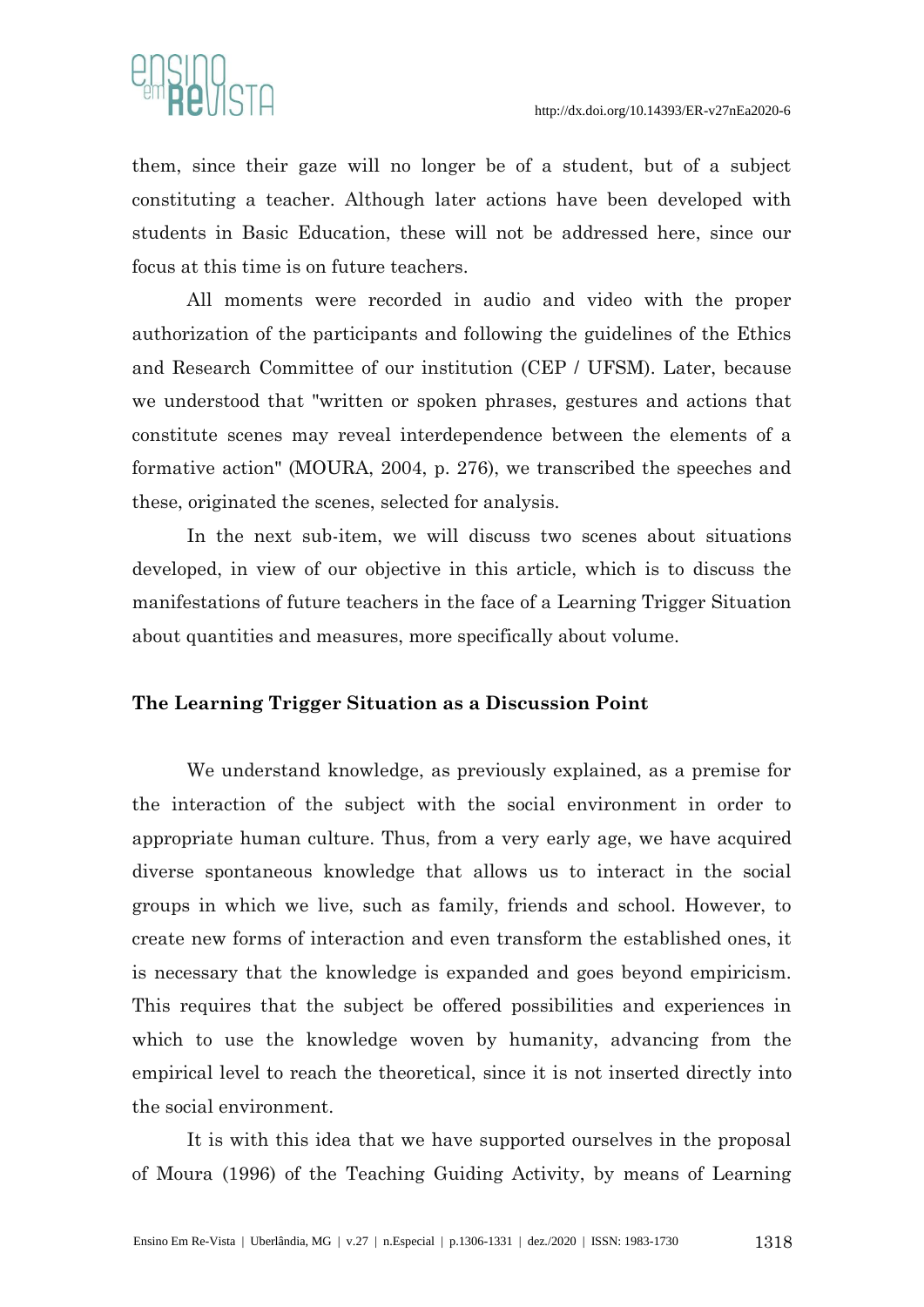

1

Trigger Situations, aiming at the appropriation of concepts. As the author proposes, these should be problematized based on the movement of the concept passed by humanity, aiming that the subject puts themselves in the need of its use as a tool to solve the proposed situation. Therefore, when we intend to discuss the concept of volume with future teachers, we understand that we could not start from their syntheses materialized in mathematical formulas, but from a Learning Trigger Situation proposed by an everyday situation.

The 11 participants were divided into two groups and were presented with a problem concerning the transport of Montessori Golden Beads. The criterion for their formation was the participation of at least one component of each course in each group, to eliminate possible distinctions derived from the initial formation. To develop the CluMat actions in the schools, the academics often use some pieces of the sets available from the University's School Mathematics Laboratory (LEME), but they do not take the complete box<sup>9</sup> (due to the difficulty of transportation) and need to carry them in another container (cardboard box, pot,...). Several times the construction of cardboard boxes specifically for this transport had already been considered, which led to the following learning problem: "How can we find out which is the smallest possible box to carry the material in order to use the smallest amount of cardboard?". Each group received the material that was normally taken to school: one cube (thousand), ten plates (hundreds), ten bars (dozens) and ten little cubes (units) of the Montessori Golden Beads. Being able to handle this material, they would have to discuss how to find the smallest cardboard box that could be assembled to contain this material.

In order to discuss the initial demonstrations, we bring in Scenes 01 and 02 the first resolution sent by the groups. We emphasize that, after these discussions, there was a presentation and general discussion between

<sup>9</sup> The Montessori Golden Beads are based on one of the materials designed by the physician and educator Maria Montessori to work with arithmetic, especially the Decimal Numeral System. The sets (organized in wooden boxes) that make up LEME's collection are made up of pieces of wood or EVA foam: 10cm edge cube, representing the thousand; 10cmx10cmx1cm plates, representing the hundreds; 10cmx1cm bars, representing the dozens; and 1cmx1cm little cubes, representing the units.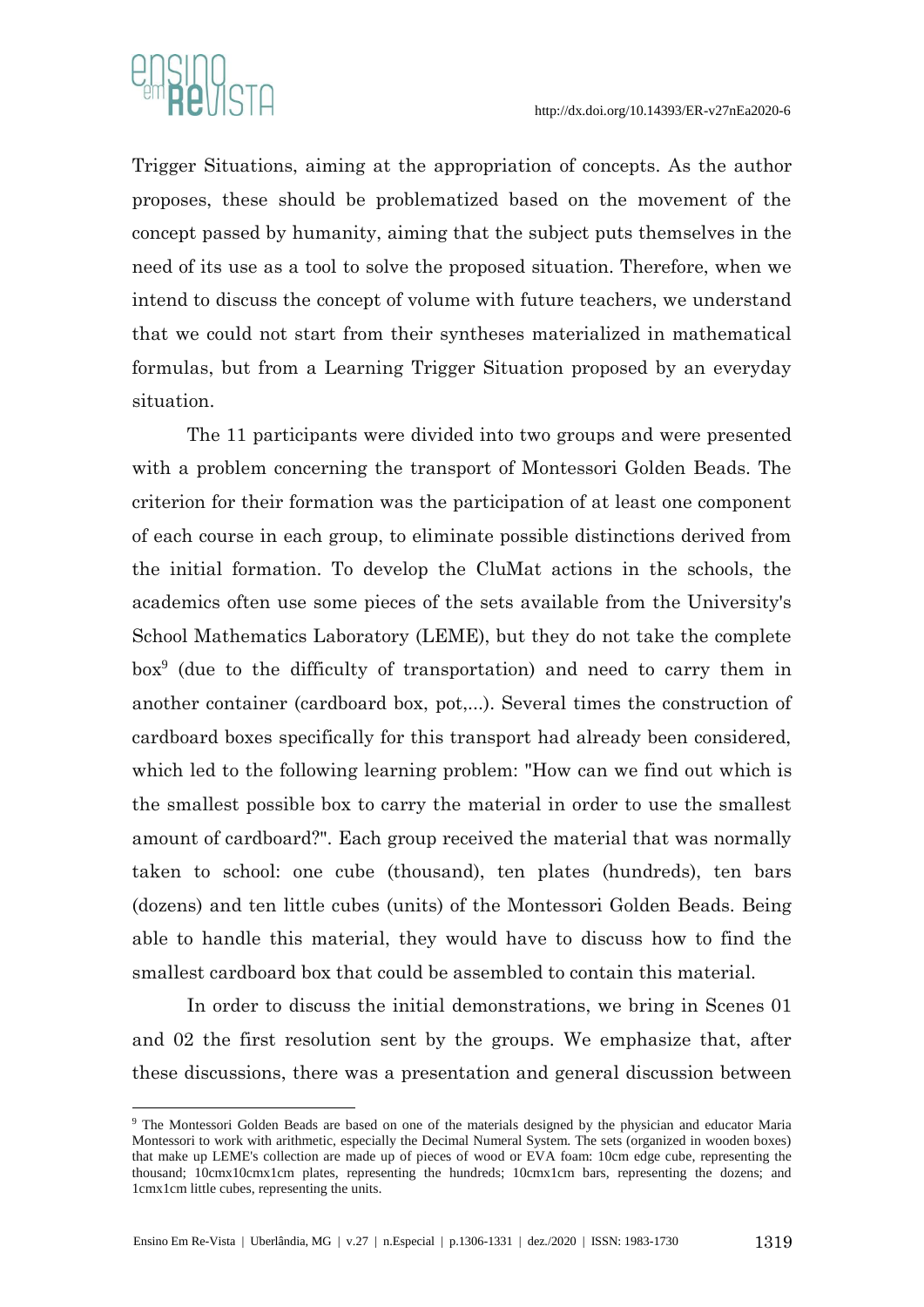

the two groups, seeking a collective synthesis, but because of the space in this article and because it is not the objective at this time, it will not be presented here.

# **Chart 01:** Scene 1- Group 1's Resolution of the Learning Trigger Situation **Description of Scene 1:**

The following dialogue refers to the discussion of the solution by Group 01.

**1. Rose:** *We actually started by looking at the sizes and thinking a little bit, but we didn't stop at the calculations. Here are all the possibilities we tried... [showing the various ways they found of "piling up" the material]*

**2. Adviser:** So, [...] you were making your assumptions from the material?

**3. Rose:** *Yes, and we all saw, in fact, the same thing [showing the way they all found the best]. We thought about how the children would do it in their process. Then we arrived in a box that would fit two thousand and two hundred, in this case there was room for nine bars [the total volume of the bars was 2110].* 

**4. Adviser:** *So, you made a little box that fits two thousand and two hundred [units of cubes]?* 

5. **Rose:** *That's right*.

**6. Adviser:** *Did you get to two thousand and two hundred later, or did you first start from it to build the box?*

**7. Rose:** *Later. First we assembled the measurements as we thought it needed to be.* 

**8. Adviser:** *What measure did you find by putting the little cubes together?*

**9. Rose:** *10, 11 and 20* [parallelepiped's edges].

**Source:** Math Club Collection

 $\lceil$   $\rceil$ 

With this scene, which presents the resolution of the problem by Group 1, we want to draw attention to a demonstration: the call for sensory experience. The dialogue indicates that the solution was found only by handling the material in order to arrive at the hypotheses to represent the size of the container that would be built. It should be noted that they arrived at the answer much earlier than the other group.

The handling of sensory material as the only way to arrive at a response characterizes empirical thinking, since it begins by examining the object's external relations and attributes, allowing its apprehension in an immediate way. The resolution of a problem based only on the process of handling and visualizing the sensory material allows the subjects to appropriate knowledge, however, they are situated in the empirical scope. Davidov (1988) recalls that the principle of visual and concrete character (object) supports empirical knowledge and that, although mental actions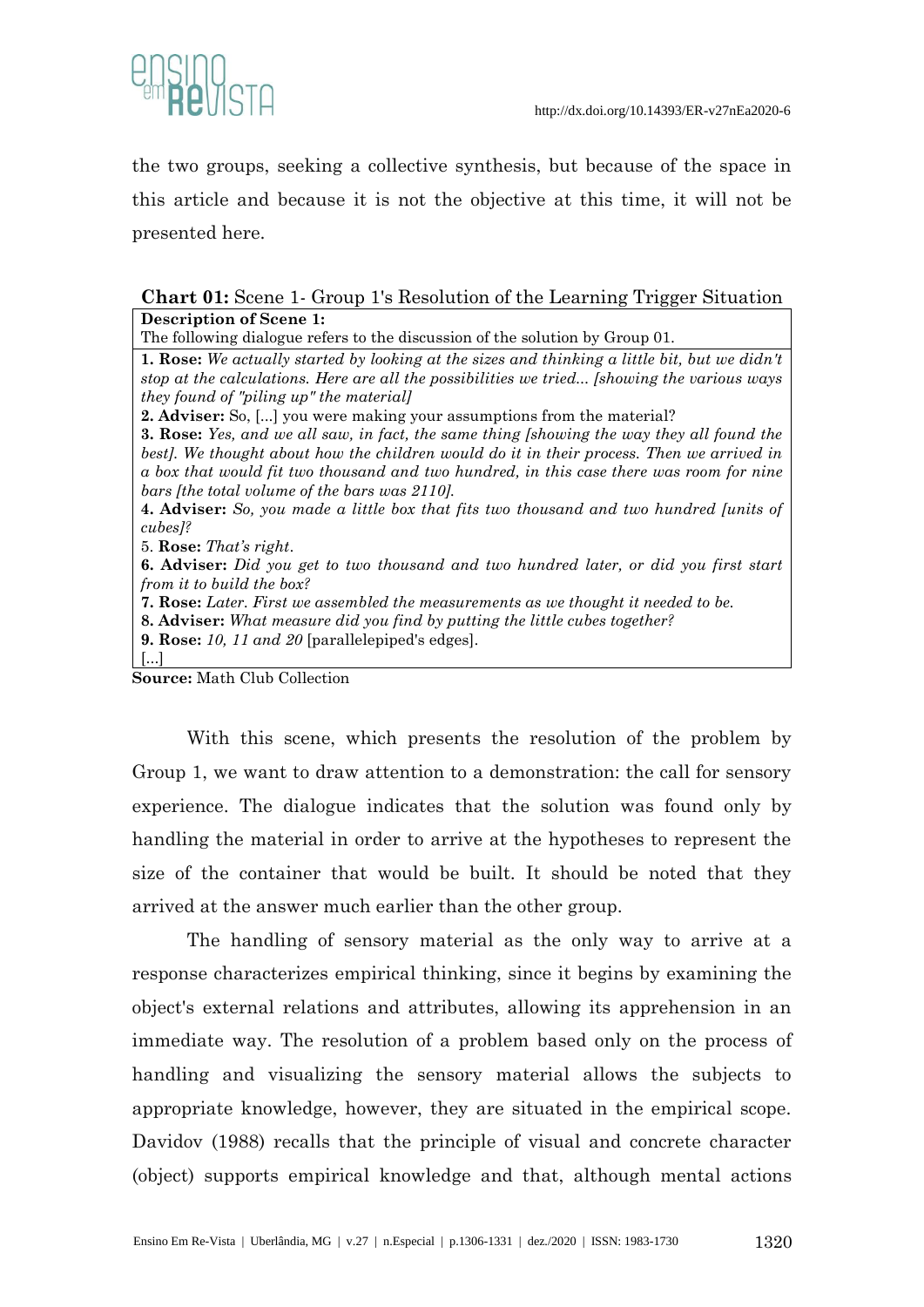

promoted by this type of knowledge may be important, they should only be the beginning of the process towards theoretical knowledge. The objective of the organization of teaching as well as the insertion of subjects into the school environment is to develop theoretical thinking.

> The content of theoretical thought is mediated, reflected, essential existence. The theoretical thought is the process of idealization of one of the aspects of the object-practical activity, the reproduction, in it, of the universal forms of things. Such a reproduction takes place in the labor activity of people as a peculiar object-sensorial experiment. Then this experiment acquires more and more a cognitive character, allowing people to pass, with time, to the experiments carried out mentally. (DAVIDOV, 1988, p. 125, translated from Spanish)<sup>10</sup>

It is based on theoretical knowledge that man appropriates the most elaborate human culture that, used mentally, dispenses the appeal to the sensory object and begins to develop new generalizations.

Let's see, below, the resolution of Group 02.

- **1. Luna:** *The problem will be the little cubes.*
- *2.* **Lara**: *There are ten cubes. Now what?*
- **3. Manuella:** *And if we put [bars] a little there [base length] and a little here [bars on the side] and these [little cubes] here [edge of the cube].*
- **4. Márcia**: *Like a row here [cube edge]?* [...]

1

- **5. Sophia**: *Must it necessarily be [bases and faces] a square?*
- **6. Luna:** *I don't think so, it could be a rectangle too. It can be a rectangular shape that occupies less space, so you can analyze it standing or lying down, but it needs to occupy the smallest space.*

**Chart 02:** Scene 2- Group 2's Resolution of the Learning Trigger Situation

**Scene 02 Description:** This scene happened at the same time as Scene 1, however it presents the conclusion that Group 2 came to the proposed Learning Trigger Situation. When organizing the material, the academics started by placing the plates, the bars and the little cubes on the big cube and noticed some difficulties.

<sup>10</sup> "El contenido del pensamiento teórico es la existencia mediatizada, reflejada, essencial. El pensamineto teórico es el processo de idealización de uno de los aspectos de la actividad objetal-prática, la reprodúcion, en ella, de las formas universales de las cosas. Tal reprodúcion tiene lugar em la actividad laboral de las personas como peculiar experimento objetal-sensorial. Luego este experimento adquire cada vez más um carácter cognoscitivo, permitiendo a las personas passar, com el tiempo, a los experimentos realizados mentalmente."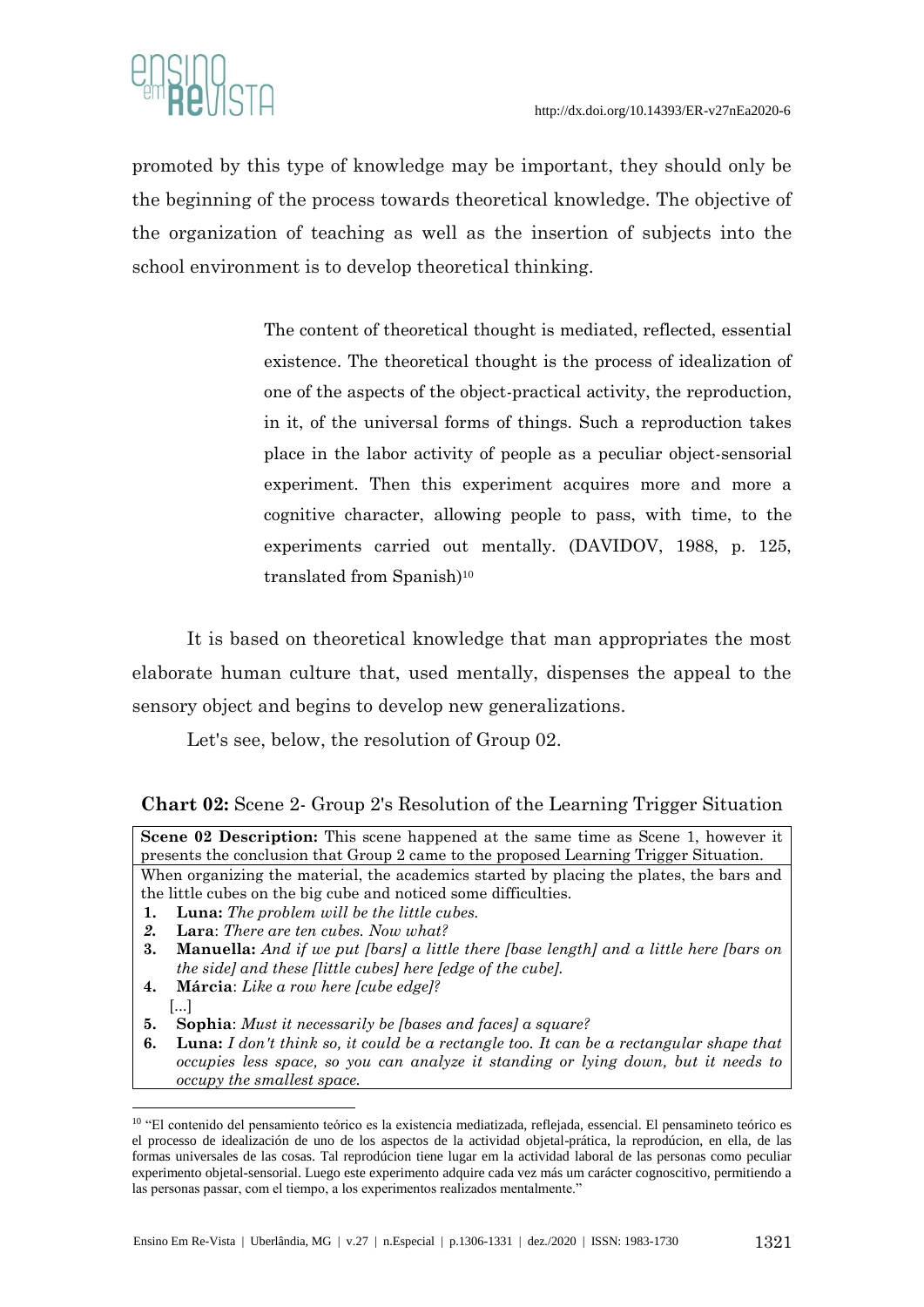

- **7. Lara:** *I think we can continue with the size of the cube.*
- *8.* **Luna:** *But there's either one missing or one leftover. I think we'll move it to one side [assemble the rest of the materials next to the cube], but it doesn't necessarily have to... let's think about calculations: we need to have a base, one needs to be even and the other needs to be odd.*
- [...]
- **9. Manuella:** *It needs to be in cube shape, because here [base length] it will yield a lot if we multiply the lengths.*
- [...]
- **10. Luna:** *So the shape we occupy has nothing to do with whether or not we lack space.*
- **11. Sophia:** Do we need to complete it, make it "right"?
- **12. Researcher:** *Not necessarily. You need to have the smallest space.*
- [...]
- *13.* **Luna:** *So it's measuring the volume. Because it won't just take up the flat area [base], it will take up all the space.*
- **14. Sophia:** *So we have to calculate the volume he occupies??*
- [...]
- *15.* **Luna**: *Since all the units complete the little cube, we can use the little cube as a unit of measurement, like a unit, and calculate the volume. The bar that is a rectangular figure is the length, width and height.*
- **16. Alice:** The order does not change the product. Regardless of the space it occupies, the volume will be the same because of the multiplication of the three dimensions.
- [...]
- *17.* **Luna:** *What is the volume of the pieces again?*
- **18. Sophia:** *Two thousand one hundred and ten.*
- *19.* **Luna:** *If we make a shape that's cubic, the volume of the cube is cubic. So I need to find out if there's a cubic root for that value, to see if it's accurate. If it is, it needs to be a number that ends in zero.*
- *20.* **Manuella:** *We have to see if it's right. But I don't think it's going to be accurate because that time the whole cube didn't work, so the measurements are not accurate..*
- *21.* **Luna:** *So it's not going to be a cube shape, it's going to be a rectangular shape, because when we decided to find the root of the cube we didn't get an exact root, so that means the measurements wouldn't be exact.*
- [...]
- **22. Luna:** *We thought the following: we could have tried for hypotheses, but thinking a little that man created a formula to calculate the volume, and knowing that we already knew the volume of the space, we tried to use the formula of volume. Since we have rectangular figures, we thought about the volume of the cube to see if we could assemble a cube. When we calculated it, we saw that it was not exact.*
- [...]
- **23. Adviser:** *How did you get to the two thousand one hundred and ten?*
- **24. Luna:** *By calculating the volume of each piece and adding them up.*.
- [...]
- **25. Luna:** *Starting from the value two thousand one hundred and ten, we did the basic: since it ends in zero, it is divisible by ten. From that we found two measures and tried to take the other measure with hypotheses, trying to divide. Then we started from the assumption of trying to decrease the volume to see if there would be any pieces left, but it didn't work. But when we increased the volume, we saw that, as it increased ten units, there was a little bar left. From that we made the calculation and increased that volume to ninety and we saw that there were nine bars left. In another case, we increased it by fifty and there were five bars left over. But then we saw that we could have tried with little cubes. So, in the end we came to the conclusion that the maximum that was left was five bars, finding the dimensions ten, twelve and eighteen, reaching a volume of two thousand one hundred and sixty.*

**Source:** Math Club Collection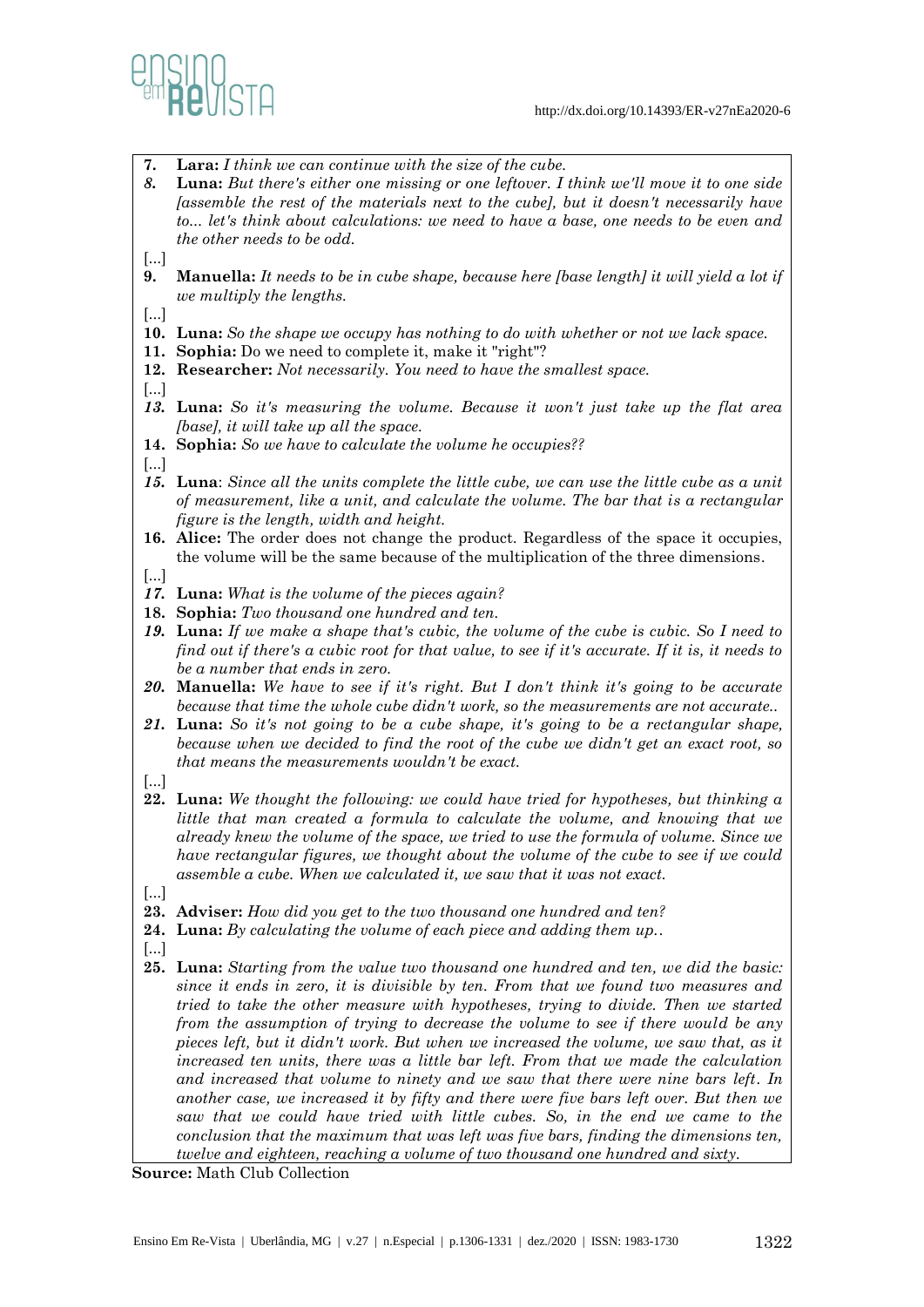

1

This scene presents the resolution of the Learning Trigger Situation by Group 2, from the exploration of the material to the final conclusion, bringing the way it was performed and the solution found for the box, which was built later. Following the lines, we would like to discuss three manifestations related to the actions developed: the need to use the calculations - the formula as a synthesis that surpasses the sensorial empirical experience; the sharing as a propeller of knowledge; the possibility of approaching the theoretical concept.

The mathematical concept can be considered as an object of the human mind with a set of meanings, which goes beyond the different social experiences and favors understanding and appropriation of knowledge. As Moura puts it  $(2011, p. 55)$ , it is

> [...] a concrete object produced to be useful to a subject who wants to understand a certain phenomenon, be it physical or social. The mathematical concept is na object of the human mind, produced by producing objects and reflecting on natural forms that may have some meaning for life. The mathematical ontente, as a social object, contains a set of meanings that should be shared. (Translated from Spanish) 11

In the case of our participants, the dialogue runs through various concepts that support the hypotheses created on how they could solve what was being proposed, which were not explicitly listed in the Learning Trigger Situation, but were used, even if empirically.

In lines 1, 2 and 3 of Scene 2, the academics reflect on the material used (Montessori Golden Beads), which was already known to them, and thus, starting from their measurements, they could not find an exact value,

<sup>11</sup> "un objeto concreto producido para ser útil a un sujeto que quiere comprender un certo fenómeno, sea él físico o social. El concepto matemático es un objeto de la mente humana, producido al producir objetos y al reflexionar sobre formas naturales que puedan tener algún significado para la vida. El contenido matemático, como objeto social, encierra un conjunto de significados que deberán ser compartidos."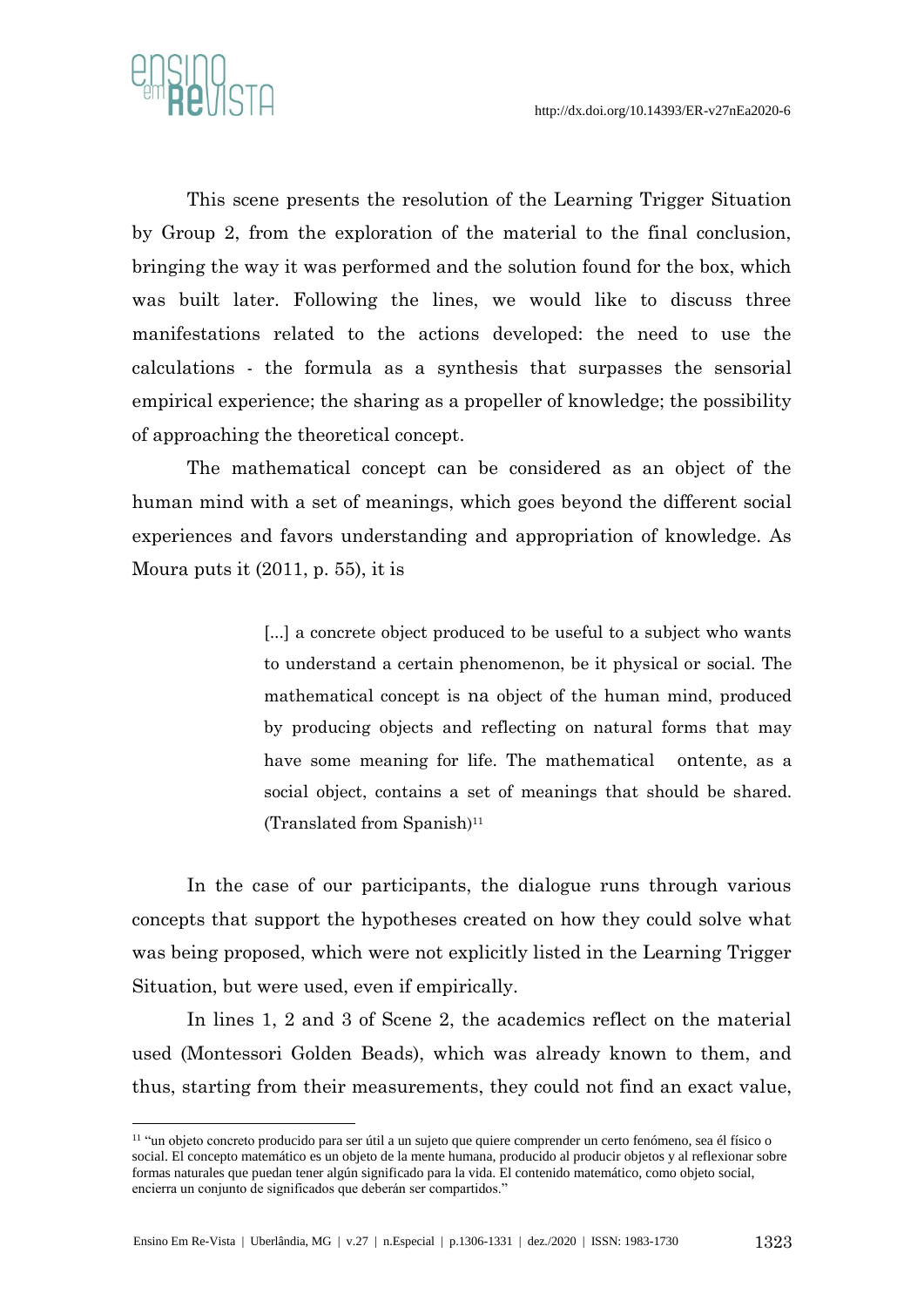

because, as Luna declares ( line 1) the little cubes represented "the problem". So, when Sophia questions whether the base and the edges of the container need to be square ( line 9), two hypotheses are raised, one by Luna (line 10), stating that it could be a rectangular shape, and another by Lara, (line 11), who is not very convinced by the rectangular shape, preferring to continue with the idea of the cube (based on a square shape). This situation shows that although our goal was to work with the concept of volume, the Learning Trigger Situation required other knowledge (square, rectangle, base, edge). This reminds us of Vigotsky (2003, p. 72), in explaining that

> The formation of concepts is followed by their transference to other objects: the subject is induced to use the new terms when talking about objects other than experimental blocks, and to define their meaning in a generalized way.

When the Learning Trigger Situation was presented, the academics were confronted with a certain problem, in which, at each new hypothesis, new terms appeared as a necessary part to solve that situation, determining a movement beyond the initial object. However, the Learning Trigger Situation presented started from a daily situation, and the subjects were familiar with the problem and also with the material. Based on Davidov (1982, p. 297), we can say that, while purely sensory experience, the solution to the problem may not have surpassed the empirical knowledge derived from reflections and direct use with that material, and thus may not have reached theoretical generalization.

Later the discussions of Group 2 on these hypotheses advanced to the need to use calculations to verify which would be the smallest possible size of the container they would build, as Luna states (line 12). And this is the first manifestation to which we draw attention, since, in the development of actions, we visualize the need to overcome the sensorial experience through the use of calculation to find a more precise, more exact result. In line 25,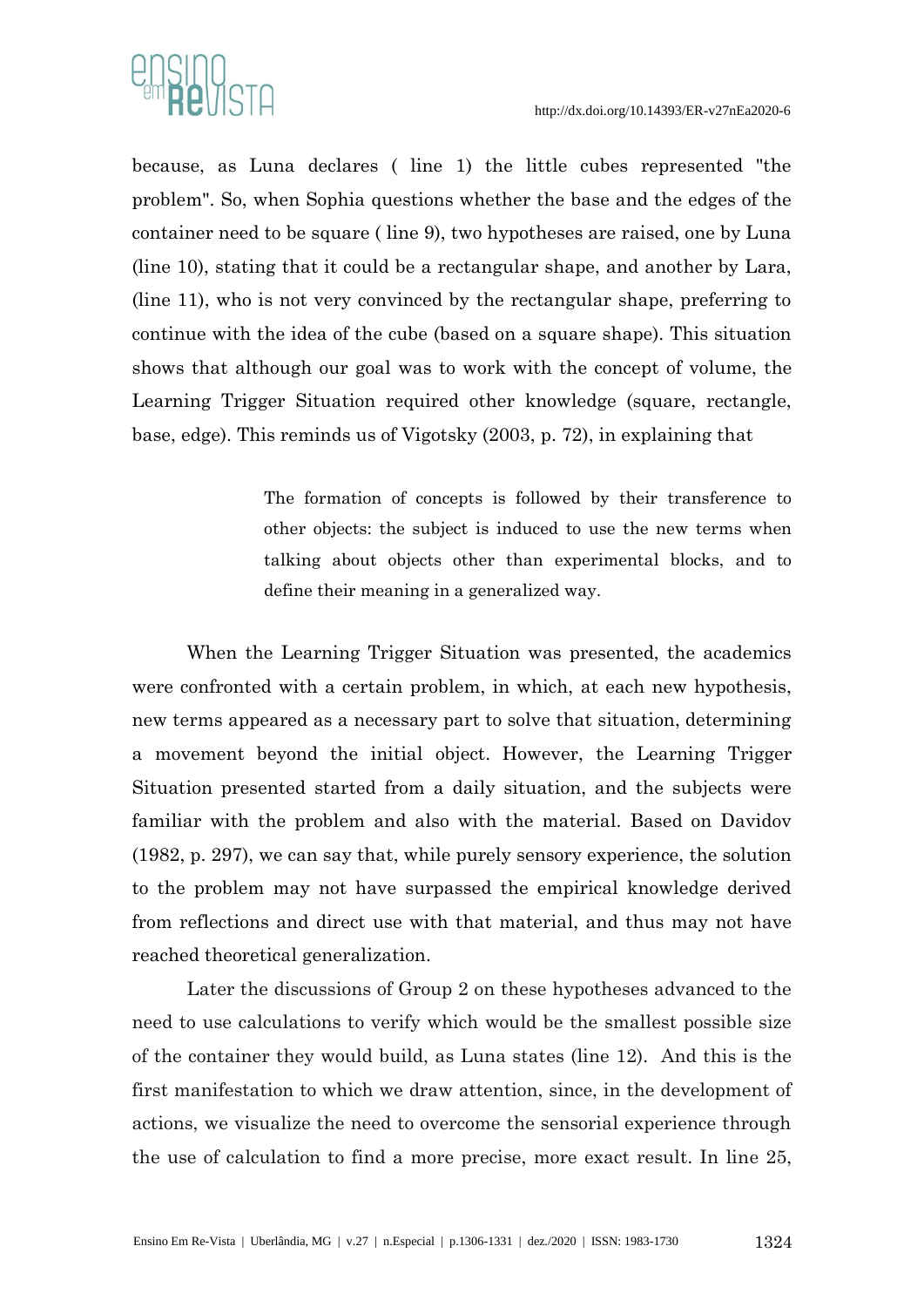

the participant Luna explains the way they found out whether or not the container could be a cube, stating, after performing the calculation, that the container is not shaped like a cube, because the cubic root of 2,110 is not exact. The reference to the cubic root came from the formula for the volume of the cube  $(V=a<sup>3</sup>)$ .

Having to build the box to fill it with the material had already led students to relate it to the "space" the material occupied. But, in recurrence to the calculations, it is possible to identify the correlation they make with the volume. We observed a movement in which, initially, they were able to find a way to verify the possibilities of solving the problem with the material, but this was no longer enough. Thus, the use of calculus as a way to solve the proposed problem, taking into account that the sensory hypotheses (of assembling the material) were not satisfying their needs to do it in the most exact way, point to a path similar to the human movement in order to create faster and more effective ways to solve social problems, bringing indications of the appropriation of mathematical formulas as syntheses that surpass the sensorial empirical experience.

We return again to Moura (2011), when he claims that in a first moment we have the imitation as a conductor of direct appropriation of knowledge, in which, after making use of the word that makes justice to what he has learned, the subject will be developing new ways of making use of it, being able, therefore, to appropriate the empirical knowledge in a direct way with the social environment and, thus, evolve into theoretical knowledge. Knowing that empirical knowledge is different from theoretical knowledge and that it is only by the latter that the person has the possibilities to develop his maximum intellectual capacities, it must be considered that the organization of teaching must allow the learning subject to go beyond what the sensory experience provides, to go beyond empirical knowledge. In our case, the subjects already had knowledge, but this was empirically related to the material.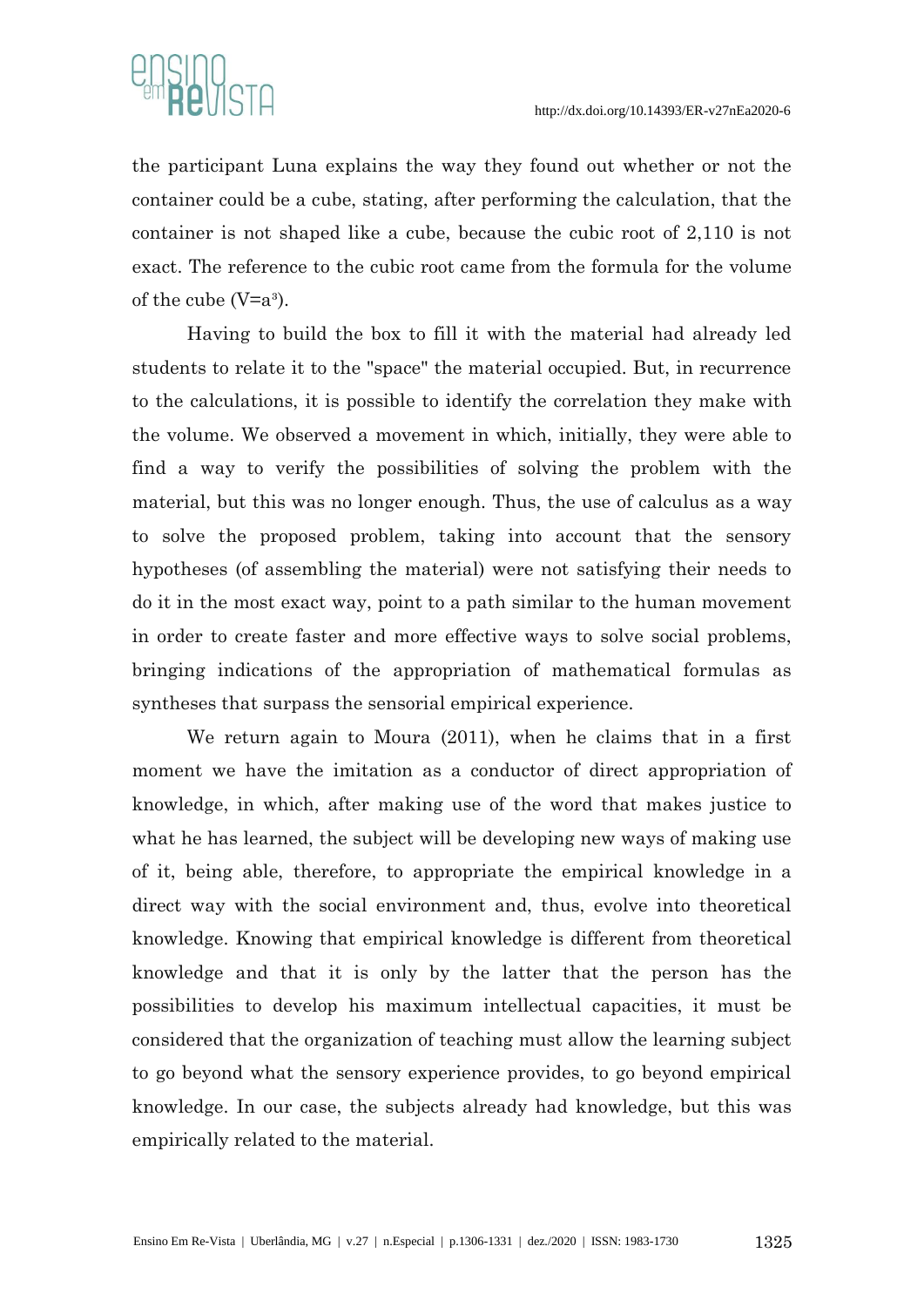

Vigotsky(2007) explains that learning occurs from the social level to the individual, with the intrapsychic relations (of the subject) constituting the interpsychic relations (between subjects). Thus, it is through the relationships that the subject appropriates the socially established knowledge, which is, in a first moment, of social nature and then passes to the individual.

By thinking about the development of the subjects, interacting among themselves, creating hypotheses and suppositions, we show possibilities of appropriation of universally systematized knowledge through the logical and historical human movement. In Scene 2, we perceive signs of manifestation of a shared process, with dialogues that make the other subjects rethink their hypotheses, creating new conditions to arrive at the answer, as in lines 9, 10, 11 and 12, in which the scholars reflect about the geometric shape of the container.

We also highlight a third manifestation, taking up the reference of the scholars to the word "space", especially in lines 7, 10 and 14. In these lines we can identify that, even before explicitly referring to the volume that the material occupies, there are already elements referring to this greatness which, as Bendick (1965, p.22) states, is "the space occupied by anything". We understand that this cannot be seen as a unique element of appropriation of theoretical knowledge, since the concept of volume goes beyond what the author points out. However, we consider - as a result of the movement of previous discussions of the group - an indication that the actions developed were in the direction of approaching the concept of volume.

## **Conclusion**

We understand from what Davidov (1982, 1988) and Rubtsov (1996) tell us that theoretical knowledge is the content of the activity of the subject who learns and promotes the development of theoretical thinking, since it is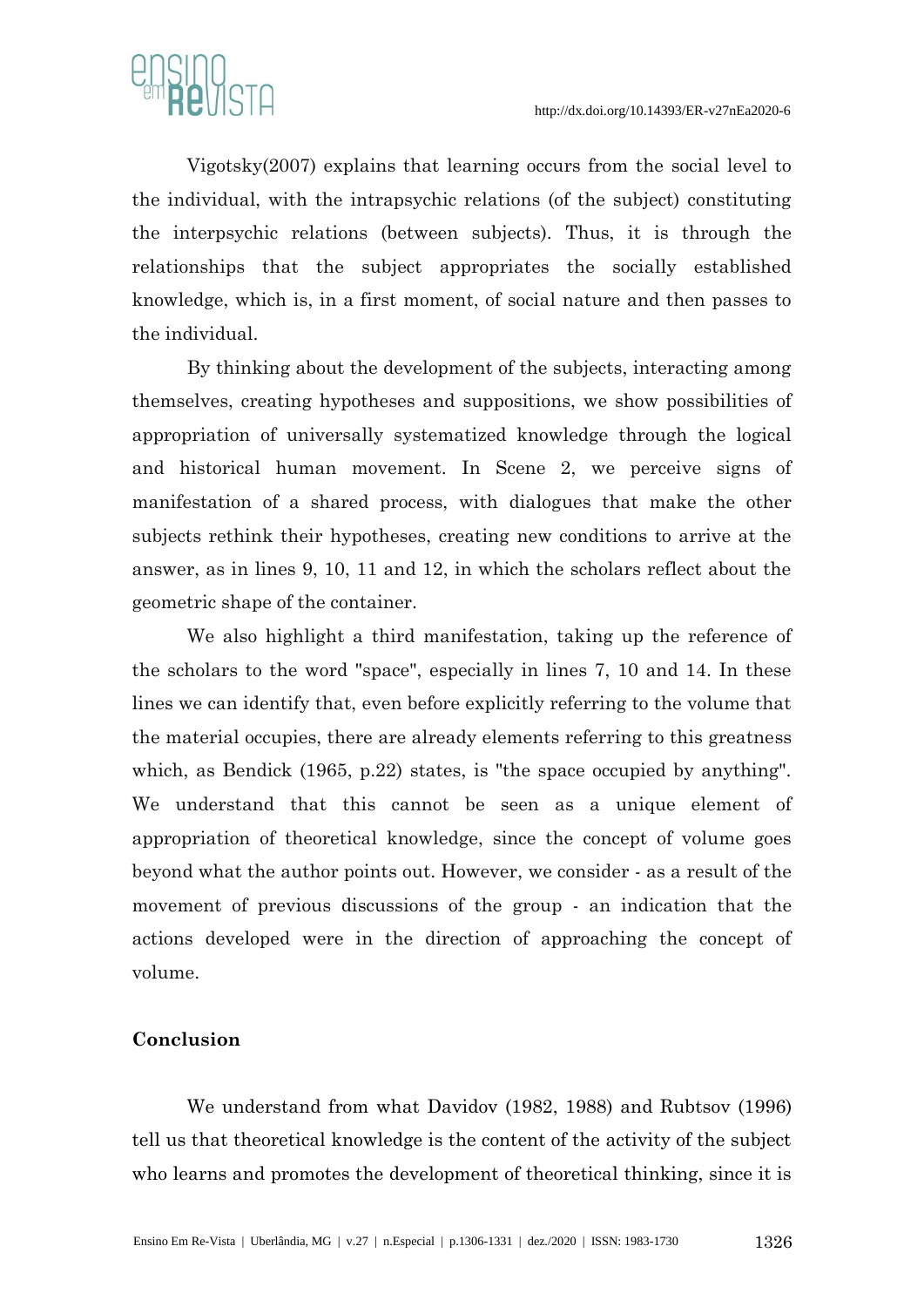

predominant in what concerns learning and allows the knowledge of the object in its totality, involving the universal and singular aspects (DAVIDOV, 1982). But the development of theoretical thought does not happen spontaneously, it requires the intentionality of the organization of teaching which, in Rubtsov's understanding (1996, p.131), involves placing the subject in the face of a learning problem that allows him to "acquire the general forms of action and, with them, the acquisition of theoretical knowledge". In this way, it is expected that the subject in a learning situation puts themselves into activity, in Leontiev's perspective (1978, 1988).

From these basic assumptions we have brought to light manifestations of the resolution of a Learning Trigger Situation solved by future teachers who will teach mathematics, divided into two groups that presented distinct approaches.

The first group found a solution to the proposed problem based exclusively on the manipulation of the material it had at its disposal. Although the answer found enabled the appropriation of knowledge (which would allow, in this case, the construction of the box), at that moment it did not surpass the empirical one, since this is based entirely on sensory representations, reflecting only the external properties of the objects, as sustains Davidov (1988,1982).

We can understand that the proposed problem is configured for these future teachers - at least initially - as a practical problem (RUBTSOV, 1996), since it allowed them to reach only the immediate solution. The group's need was to find a solution for the size of the box and not a general way of building boxes, which clearly shows that it did not materialize as an activity in Leontiev's perspective (1978,1988). This requires us to reflect on what possibilities have limited the learning of these subjects, and some indications can be found in the analysis of the second group's resolution.

The second group tried a different path, guided by a collective discussion among its components, leading them to a possible general way of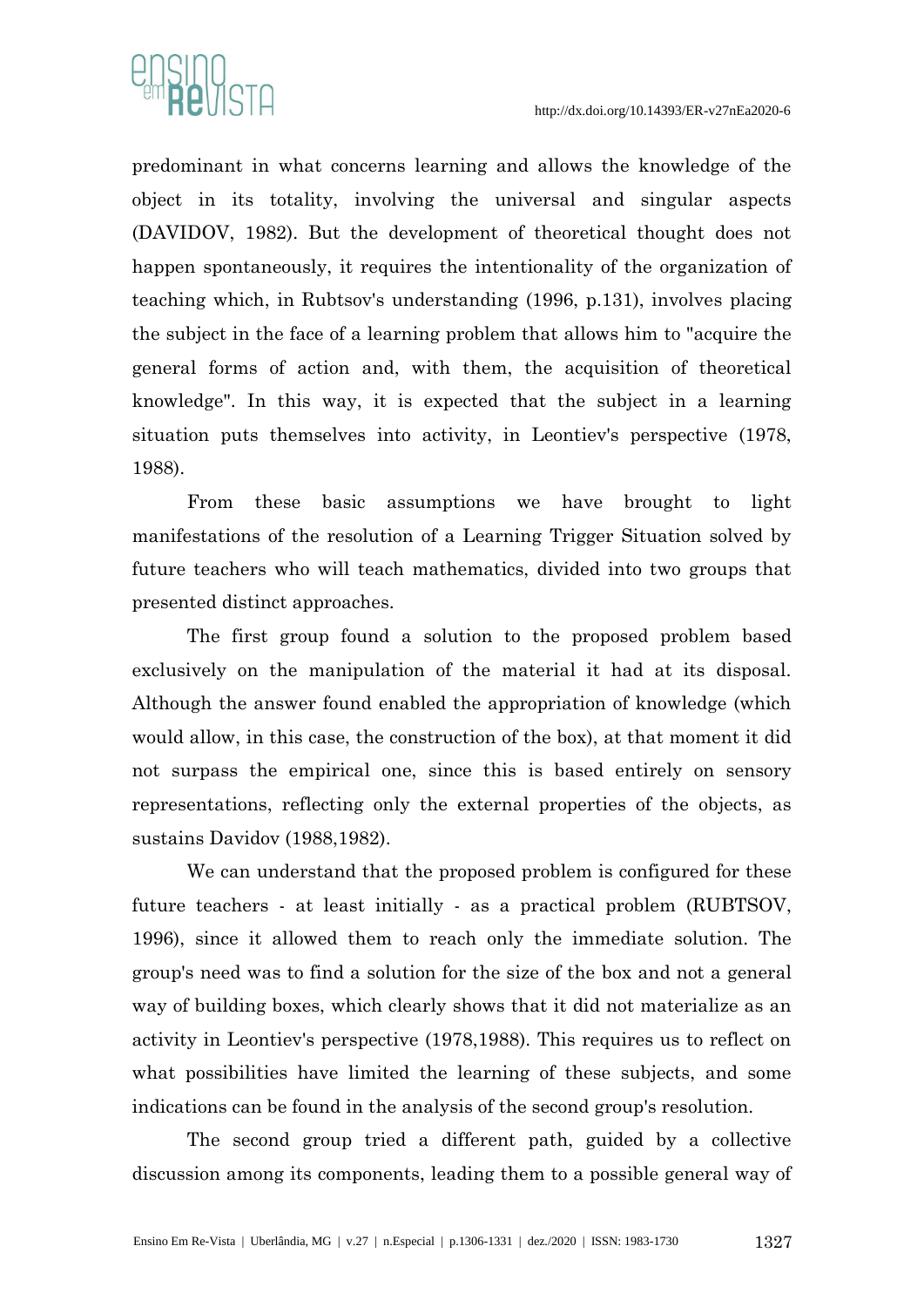

solving the problem, materialized in the formula of obtaining the volume of the box, understood as sufficient for the "space" to be occupied by the material. This may be indicative that for them it has been configured as a learning problem, since the formula can be understood as a model, transformed into a basis "which constitutes the common orientation to complete the concrete actions concerning a class of problems" (RUBTSOV, 1996, p.133).

In other words, the formula they found is not only for the problem of the box they needed to produce, but also for calculating the volume of any parallelepiped, approaching generalization. Possibly the members of the other group also had knowledge of the parallelepiped's formula, but the unique appeal to the sensory aspect did not make it possible for them to overcome the empirical knowledge, possibly rooted in the model they experienced in their school experience.

We are not saying that Group 2 has reached theoretical generalizations, but it is possible to identify the differences between the solutions of the two groups. The first is very close to what can normally be observed in Basic Education, derived from the emphasis of the empirical daily experience of schoolchildren, which, although we consider of extreme relevance, especially in the first years of schooling, needs to be surpassed.

> For Davydov, empirical thinking supports a didactic and organizational conception of teaching in which, mistakenly, "empirical" means sensory, palpable, concrete and theoretical means abstract, verbal, general. In this didactic conception, teaching is configured as the transmission of knowledge and not as a process of investigation of its origin and development in the form of a concept (FREITAS, 2016, p.397, emphasis added by the author).

What we present here is a cutout of a broader process and was succeeded by a subsequent moment of seeking a collective synthesis (as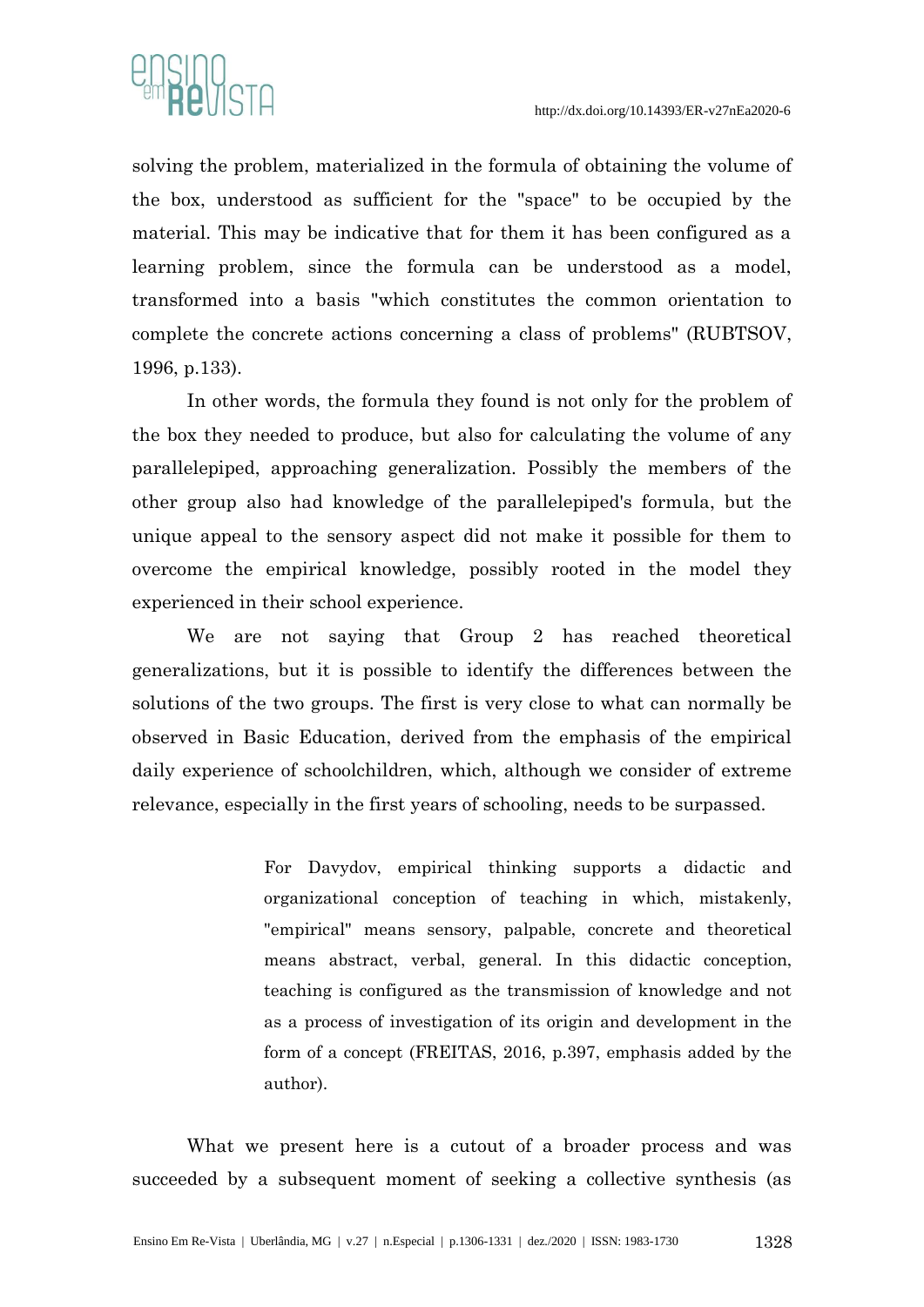

forwarded by the Teaching Guiding Activity), in order to give all participants the opportunity to approach the theoretical knowledge on quantities and measures, more specifically volume. This moment was not presented here, because our intention was to discuss the initial manifestations of future teachers in front of a Learning Trigger Situation.

As outcome of the results, we pointed out the relevance of the insertion of future teachers in spaces where they have the possibility to discuss and reflect, allowing them to go beyond the knowledge taken as a further development of their future teaching area, since it was possible to realize that, even being in a college course, some of them rely solely on empirical experiences, without theoretical mastery of knowledge that we could consider as basic, since they are part of the curricular organization of Basic Education. This is because, in case this does not happen, the consequence will be the perpetuation of the current model, since, when teachers, the organization of teaching will be based on their knowledge, which means that it will be difficult to achieve the development of theoretical thinking.

## **References**

BENDICK, J. *Pesos e medidas*. São Paulo: Fundo de Cultura, 1965.

DAVIDOV, V. *Tipos de generalización en la enseñanza.* Havana: Pueblo y Educación, 1982.

DAVIDOV, V. *La esneñanza escolar y el desarrollo psiquico.* Tradução de Marta Shuare. Moscú: Progresso, 1988.

FREITAS, R. M. M, Formação de conceitos na aprendizagem escolar e atividade de estudo como forma básica para a organização do ensino. *Educativa*, Goiânia, v. 19, n. 2, p. 388-418, maio/ago. 2016. Disponível em < [http://seer.pucgoias.edu.br/index.php/educativa/article/view/5392/2955>](about:blank)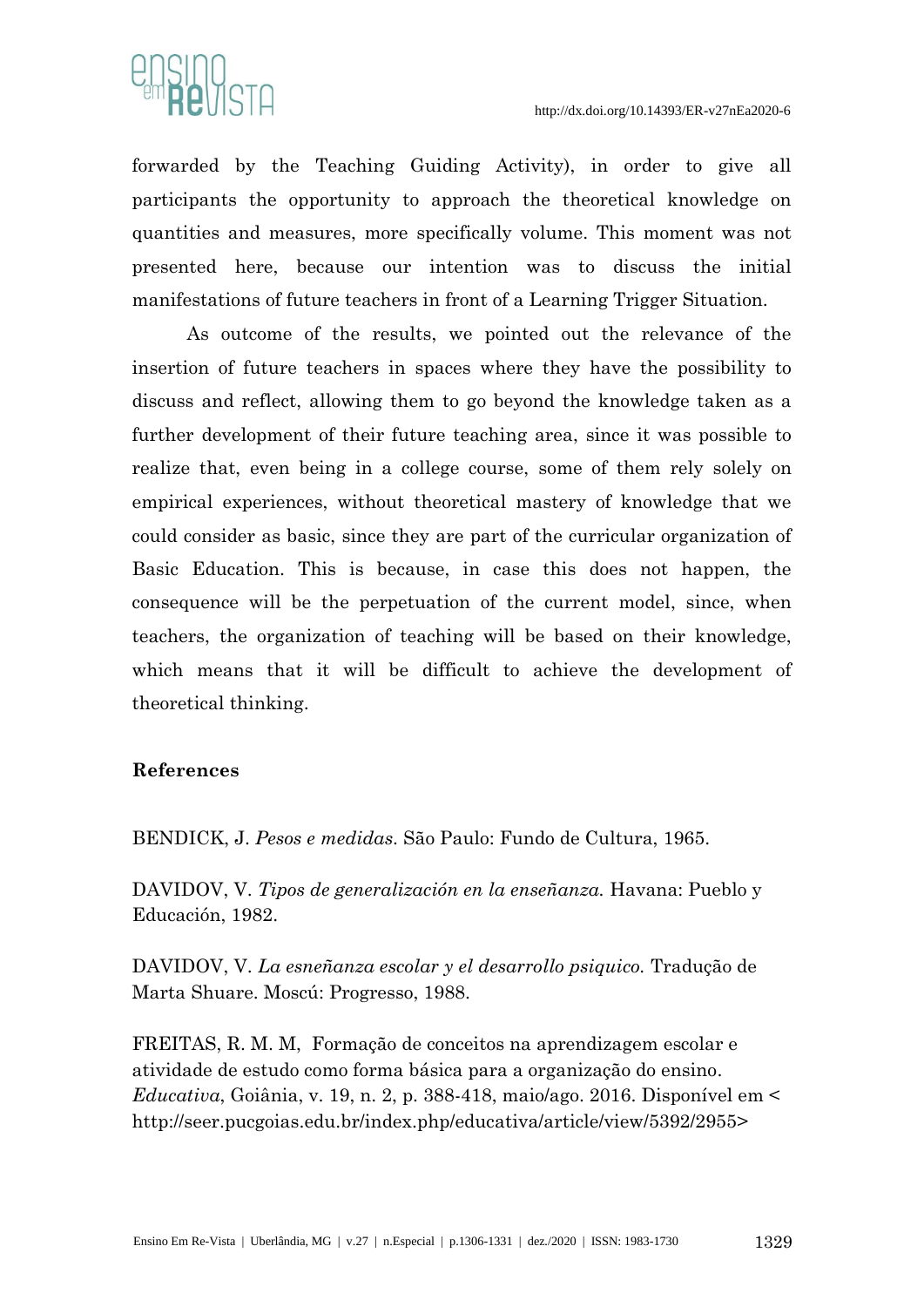

LEONTIEV, A. N. O homem e a cultura*. In*: LEONTIEV, A. N. *O desenvolvimento do psiquismo*. São Paulo: Editora Moraes Ltda. 1978.

LEONTIEV, A. N. Uma contribuição à teoria do desenvolvimento da psique infantil. *In*: VIGOTSKII, L.S.; LURIA, A.R.;LEONTIEV, A.N. *Linguagem, desenvolvimento e aprendizagem.* 5. ed. São Paulo: Ícone, 1988. p.59-83

MOURA, M. O. (coord.) *Controle da variação de quantidade.* Atividades de ensino. Textos para o ensino de Ciências, n. 7. Oficina Pedagógica de Matemática. São Paulo: USP, 1996.

MOURA, M. O de. Educar con las matemáticas: saber específico y saber pedagógico*. Revista Educación y Pedagogía*, v..23, n.. 59, p. 47-57, enero/abril, 2011. Disponível em <

[https://revistas.udea.edu.co/index.php/revistaeyp/article/view/8691/2079641](about:blank)  $0>$ 

MOURA, M. O.; SFORNI, M. S. F.; LOPES, A. R. L. V.; A objetivação do ensino e o desenvolvimento do modo geral da aprendizagem da atividade. *In*: MOURA, M. O. (org) *Educação escola e a pesquisa na teoria históricocultural.* São Paulo: Loyola, 2017.

NASCIMENTO, C. P.; ARAUJO, E. S. *Contribuições do ensino da Educação Física para o trabalho com o conhecimento teórico na escola.* Uberlândia, MG: Ensino Em Re-Vista, v.26, p.677-699, 2019. Disponível em < [http://www.seer.ufu.br/index.php/emrevista/article/view/50980/27095>](about:blank)

PIMENTA, S. G. Formação de professores: identidade e saberes da docência. *In*: PIMENTA, S. G. (org.). *Saberes pedagógicos e atividade docente.* São Paulo: Cortez, 1999. p. 15-34.

RUBTSOV, V. A atividade de aprendizagem e os problemas referentes à formação do pensamento teórico dos escolares. *In*: GARNIER, C. *et al*. (org.). *Após Vygotsky e Piaget:* perspectiva social e construtivista**.** Escola russa e ocidental. Tradução de Eunice Gruman. Porto Alegre: Artes Médicas, 1996.

VIGOTSKI, L. S. *Obras escogidas.* Tradução: José Maria Bravo. Moscou: Editorial Pedagógica, 1982. Tomo II.